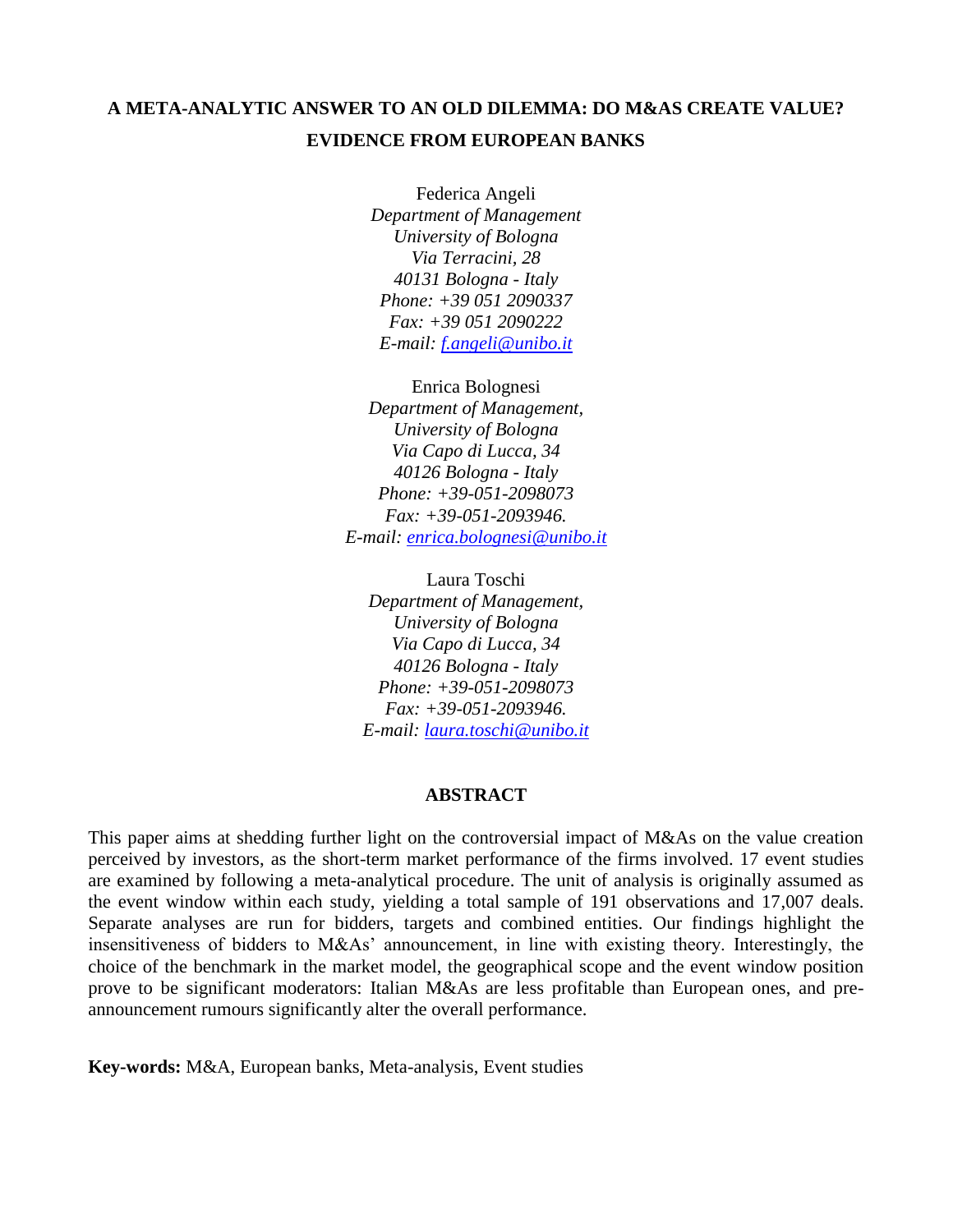## **INTRODUCTION**

Mergers and Acquisitions (M&As) have gained increasing popularity as strategies to achieve corporate growth and diversification. Indeed, the last decade has witnessed smashing records, both in terms of the number of transactions and the size of deals (Thomson Financial Service 2001), with an impressive consolidation dynamic in the European financial sector, as can be observed in Table 1.

> ----------------------------------------------- Insert Table 1 about here -----------------------------------------------

However, academic research has been highlighting a much less enthusiastic portray of M&As' performance. Investigation so far failed to achieve convincing findings explaining the variance in postacquisition results (Hitt et al. 1998; Hoskisson et al. 1994; Sirower 1997) and since 1988 a question has been carving scholars' mind: 'Why do acquiring-firm managers enter so readily into the market for corporate control, given its well-known large risks and apparently modest returns?" (Magenheim and Mueller 1988; Walker 2000).

Whereas research has broadly underlined that M&As' target firms typically enjoy positive returns, a rich bunch of studies firmly supports bidder firms" stockholders" loss after the M&A announcement in the long run (Agrawal et al. 1992; Louis 2004; André et al. 2004). This can basically be explained by the bidding process leading to an acquisition. The premium price paid by the acquiring firm typically exceeds the current market value of targets, thus engendering high merger costs for bidders and strong rise in target's stock market returns. Roll (1986) discusses the fact that bidders are usually overpaying their targets. Considering the cases in which a rival bidder exists, the bidding competition between the two will stop when the winner offers a price that overestimates the target firm, even though management might still believe in the opportunity to extract synergies and to improve efficiency. The bidder overestimates the value of the potential synergies and, thus, pays too much, entailing a negative impact on their stock market returns.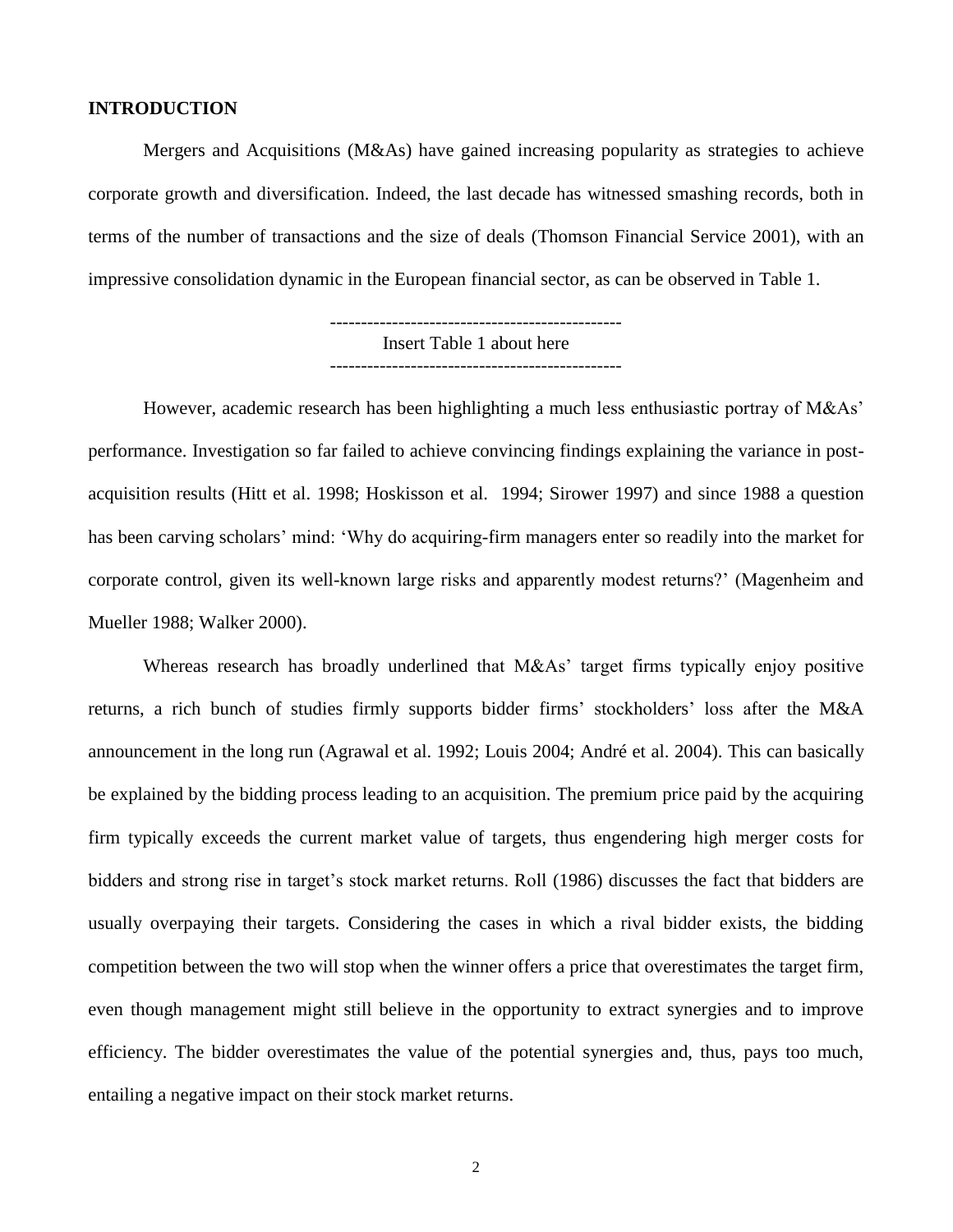Giving a glance to the literature as a whole, a strong heterogeneity in bidders stock market returns emerges and the negative sign of the effect failed to achieve a robust empirical test. A set of recent works highlights mixed results, both in the sign of the relationship and in the variance. A flourish range of variables alleged to explain the performance variance is thus proposed: strategic focus (Healy et al. 1992; Megginson et al. 2004), book-to-market ratio (Rau and Vermaelen 1998), method of payment (e.g. Walker 2000), hostility of the transaction (Loughran and Vijh 1997), to cite a few.

A further stream of M&A literature thus tries to investigate the importance of "softer" variables in capturing the variance of bidders" shareholders gain. These studies, focusing on the comparison between the two merging companies, addressed the role of the cultural fit (Cartwright and Cooper, 1996; Schweiger and Goulet, 2000), management style similarity (Datta 1991; Larsson and Filkelstein 1999), inter-firm learning through knowledge transfer (Ahuja and Katila 2001; Bjorkman et al. 2003; Singh and Zollo 2004; De Vincenzo et al. 2006) and resource sharing (Capron and Pistre 2002).

Summarizing, the overall portray of bidder post-acquisition performance appears to be confused. Thereby, the disentanglement between enthusiast managerial practice and much more doubtful and inconclusive empirical results sounds paradoxical and a deeper investigation of the phenomenon is required.

Diaz et al. (2004) show a list of value-maximizing reasons that can explain the consolidation of the banking sector: scale economies, scope economies, market power, improvement of management efficiency, decrease of risk through geographic and product diversification. Nevertheless, the authors acknowledge that M&As may sometimes occur even without any positive NPV; such deals are thus undertaken without any measurable, economical benefit. Some 'non value-maximizing' motives are thus supposed to underlie these non-value creating deals.

Considering previous studies' results, many scholars conclude that managers seek to maximize firm size (size-maximizing hypothesis), rather than shareholders' wealth (Walker, 2000). Indeed,

3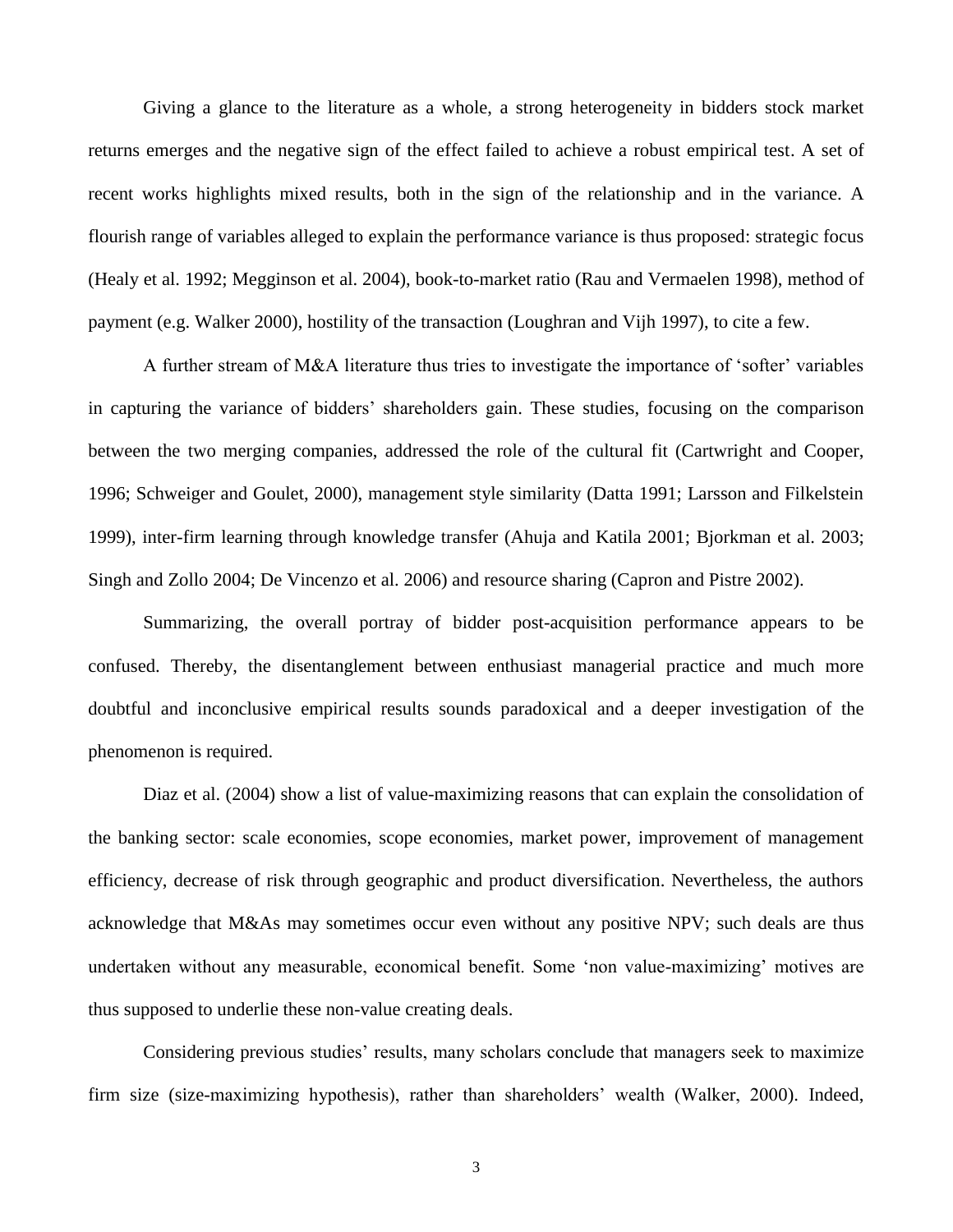managers often pursue objectives different than shareholders, since the former benefit from increasing firm size in terms of higher salaries and higher perceived professional status. Managers are thus tempted to acquire other companies just to faster reach larger size, as the well-known agency problem highlights (Berger et al. 1999).

In this scenario, meta-analytical approach gains multi-fold relevance. Meta-analysis is a statistical technique which, while correcting for various statistical artifacts, allows for the aggregation of results across different studies to obtain an estimate of the true relationship between two variables in the population. Through meta-analysis, both the direction of the effect and its magnitude can be tested across studies; moreover, characteristics of the studies can be highlighted and tested, in order to explain some variance in the results, which might depend on the single study measurement choices rather than on exogenous factors. A previous meta-analysis by King et al. (2004) highlights the presence of unidentified moderating factors and fosters future research to explore further. Thus, we try to identify possible characteristics of the studies moderating the relationship between M&A event and short-term performance, hopefully capturing some of the variance of results.

We chose to limit our study to Europe. EU represents a fertile empirical setting where to investigate further the phenomenon and to either support or confute previous meta-analyses and similar studies (King et al. 2004). Heterogeneity among EU member states implies high levels of diversification pursued through cross-boarder mergers but, on the other hand, the difficult exploitation of synergies and knowledge transfer. In this framework it is interesting to verify whether the peculiarities of a specific European country's banking system can affect the investors' reaction to the deal. For this reason, we give special emphasis to the Italian context as opposed to European as a whole. Italian banking consolidation process has been playing a leading role in the general European trend over the past 20 years and has lately attracted the attention of many researchers.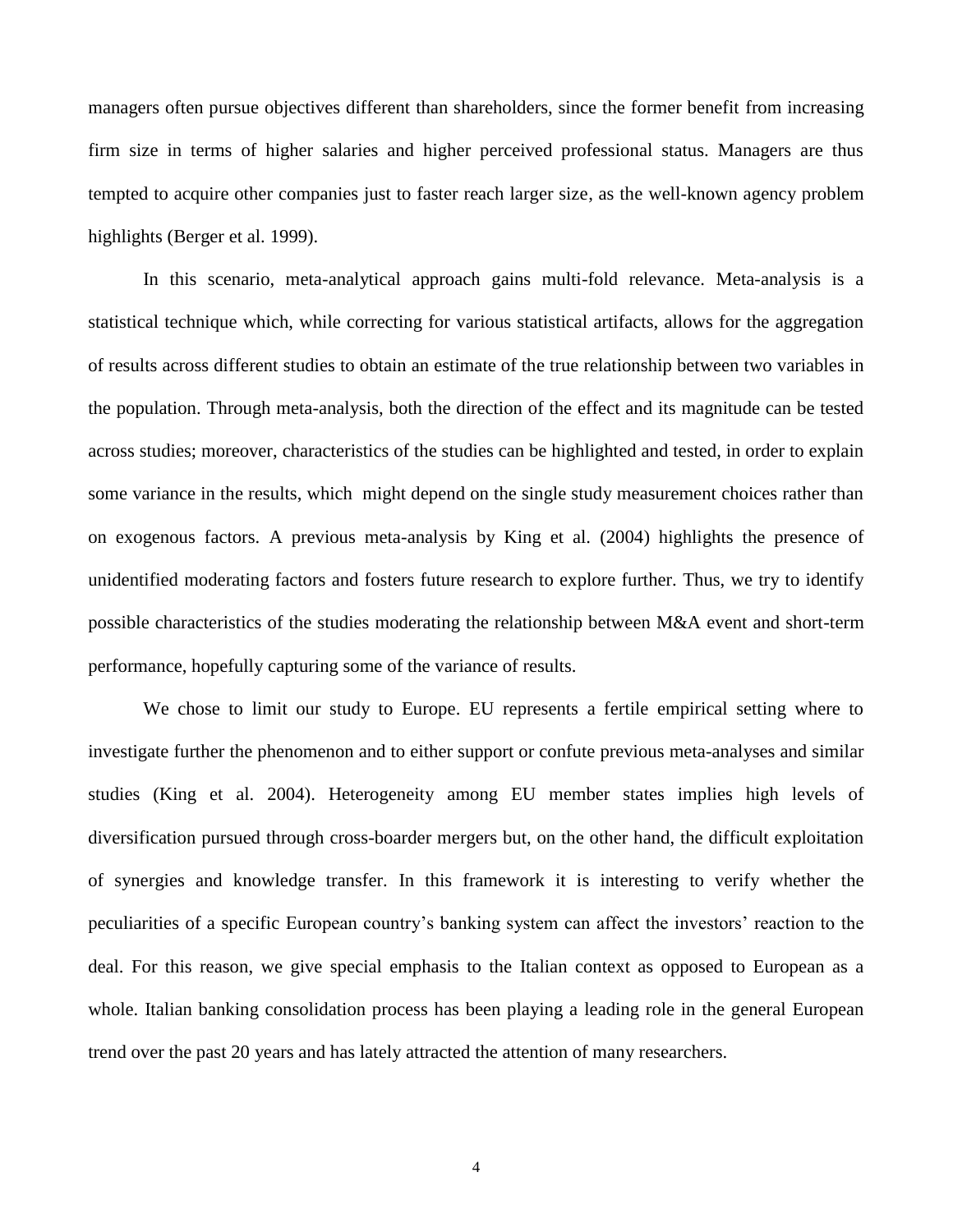We focus our analysis on the short-term market performance of the firms' stock involved in a M&A deal, in order to catch the market reaction of the financial community to the "new event". As far as stock market returns represent the perceived and expected efficiency improvement, this measure is useful to determine whether financial markets believe or not in the managerial strategy.

Meta-analysis requires that findings must be both conceptually comparable and configured in statistically equivalent forms (Lipsey and Wilson 2001; Ellis 2006). Hence, we chose to focus on event studies, which link the M&A announcement to company"s short-term CARs (Cumulative Abnormal Returns) through a fairly comparable statistical model. These studies are assuming that stock prices are simply the present value of expected shareholders' future cash flows: since 1970s this perspective has strongly dominated the measurement of M&A profitability (Bruner 2002). Considering that the methodology underling event studies provides some degree of freedom to the researcher in building up his/her measures, we analyse some of the measurement features which might affect either the sign or magnitude of the achieved results. In particular, the choice of a distinctive benchmark in the CARs estimation and the selection of different event window"s lengths and positions lead to dissimilar model specifications that can explain part of the variation of the results across studies.

Thus, our research questions would sound as follows: is the stock market reaction to M&As' announcements generalizable across studies? Is this affected by measurement issues? And finally, is the Italian focus of the deal likely to affect the M&A short-term performance?

## **METHODS**

## **Sample**

In order to analyse the effect of the consolidation process in the European bank industry, we underwent a research of related articles published in the major international journals of management, economics, finance or banking. This process started with a computer search browsing several

5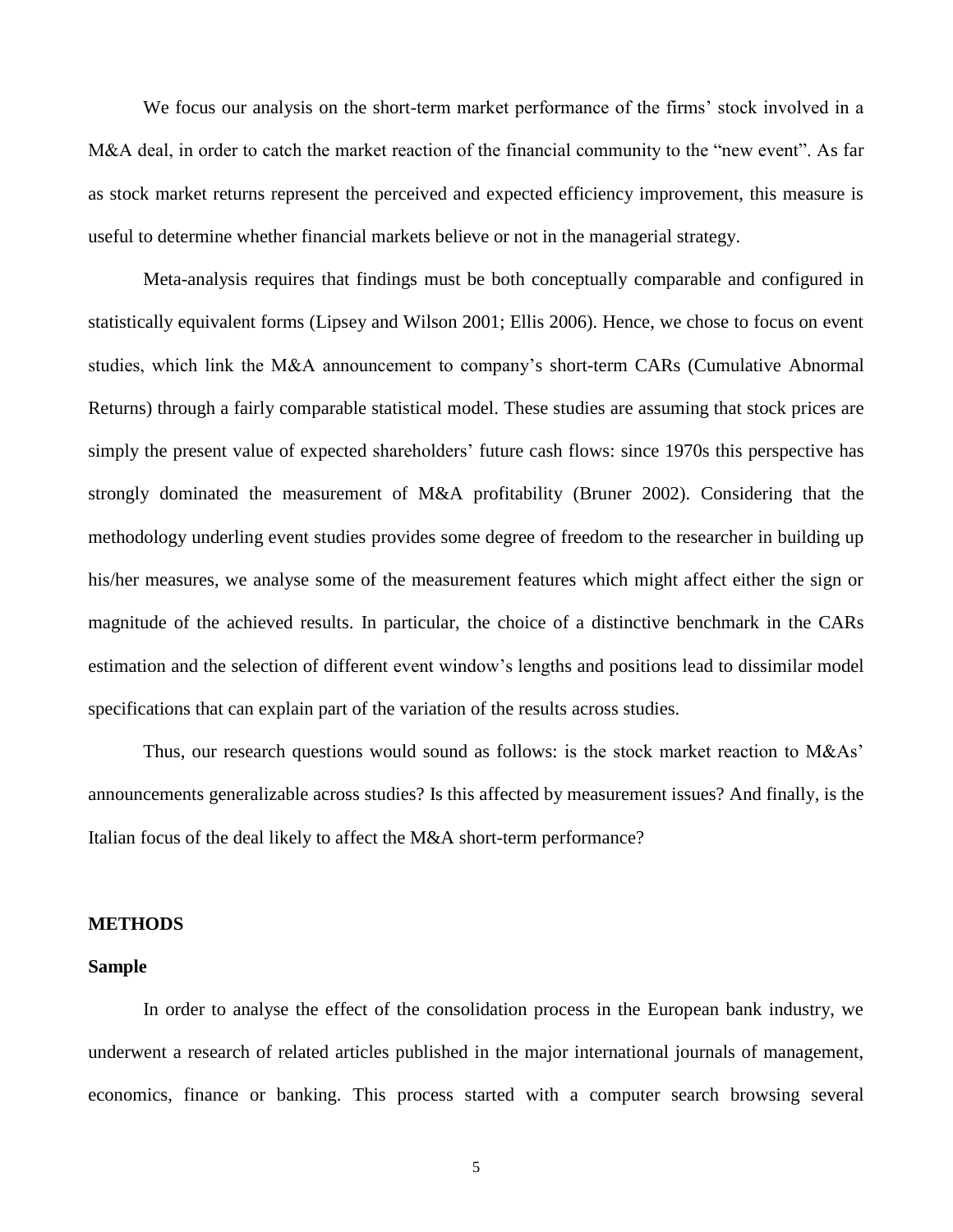databases: *JSTOR*, *ProQuest*, *Google Scholar, Ssrn* and *Findarticles*. The keywords included are a combination of the following terms: *merger*, *acquisition*, *M&A*, *Europe*, *European*, *bank*, *banking*, *consolidation*, *value*, *efficiency* and *performance*. The search process yielded a total of 121 articles or working papers, mainly addressing US M&A transactions/deals. Additional studies published in books or other journals were identified through the so-called "snowball technique", which leverages on the references provided by previously identified papers to highlight some more relevant works.

We then created our final sample by following three eligibility criteria. First, studies were included only if their focus was on the European bank industry as a whole area, or concentrated on a single European Country (Italy, Portugal, Norway and Greece). Second, articles based on qualitative results and reviews were excluded from the sample. Finally, we restricted our analysis to studies deploying an event study methodology. This responds to a precise requirement when running a metaanalysis: the model to be tested, along with the measures used to operationalize the constructs must be homogeneous, in order to allow for a robust comparison across different studies. Event studies rely on a model based on daily prices, which is widely recognized as the most suitable proxy to observe the presence of Abnormal Returns (ARs) of the stock under investigation. This means event studies ensure a high level of methodological homogeneity that can lead to an easy and reliable comparison of the results, thus reducing the *file-drawer* problem (Shapiro and Shapiro 1982; Rosenthal 1991). Moreover, event studies make use of large samples, which allow the researcher to avoid considering to reduce the presence of sampling error, and to by-pass the micro-peculiarities of the firms involved. Event studies thus perfectly match our main meta-analytical purpose, which aims at observing the relationship between variables and at testing theories through the accumulation of knowledge across studies.

Our final sample is composed by 17 empirical studies corresponding to 931 European M&A deals and reflecting a total sample size of 17,007. As the actors involved in merge and acquisitions transactions are the bidders, the targets and the two companies as "combined" entities, we performed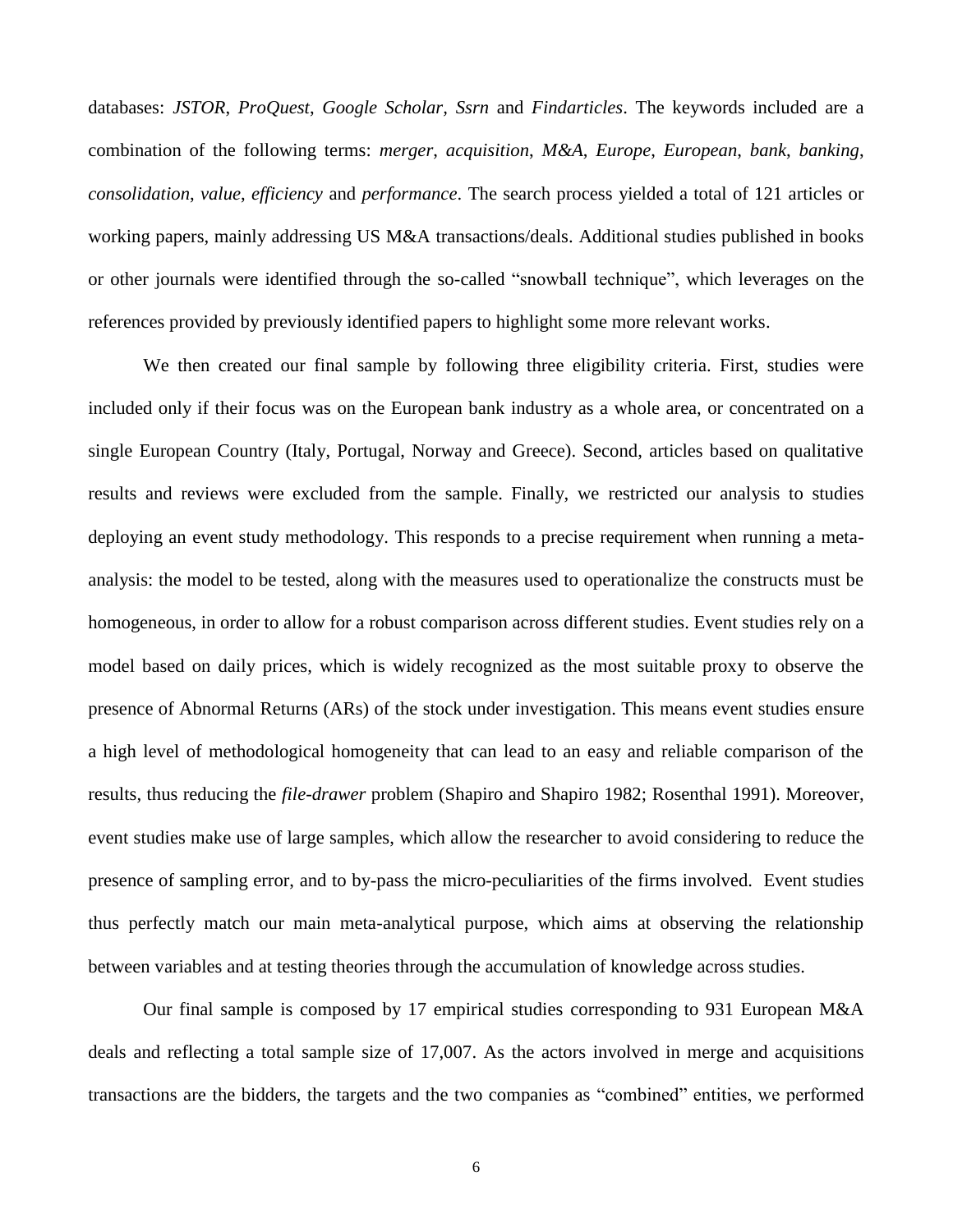three different meta-analyses to separately understand the effect of the M&A deal on their short-term stock market returns. It is important to note that the decision to focus our attention also on the combined entity is driven by the need to capture the value creation on a net and aggregate basis rather than looking only at targets and bidders separately.

#### **Unit of analysis**

In order to provide current scholar debate on M&A success with some relevant scientific contribution, some specifications are needed, particularly referring to the unit of analysis and to the variables we are testing. Event studies base their evidence on event windows which can differ in terms of lengths and positions with respect to the event chronological collocation. The most typical event study runs analyses on increasing larger windows across the M&A"s announcement date. Thus, from a meta-analytical standpoint, the single study actually provides us with multiple meta-analytical observations, equal to the number of time windows the single study is testing. Furthermore, separate analyses are typically run for target firms, bidder firms and the two combined companies. For this reason, our unit of analysis became the event window of each study, instead of the single study. Following this method, the size of our final sample soars from 17 to 190 units.

As far as the model we are going to test across studies is concerned, our independent variable is the M&A event. Though some authors explicitly distinguish merger events from acquisition events (Tourani Rad and Van Beek 1999), the broad majority of studies treat merger and acquisitions as some undifferentiated phenomenon. In the purpose of our meta-analysis, we adopt the common view and we chose not to catch the nuances distinguishing the two kinds of events. More in general, we considered as the distinctive feature of such operations the change in the ownership structure of acquired firms, with the shift of control from the targets' shareholders to the bidders' ones. According to the most typical practice of event studies, the dependent variable of the model we are testing is the CARs of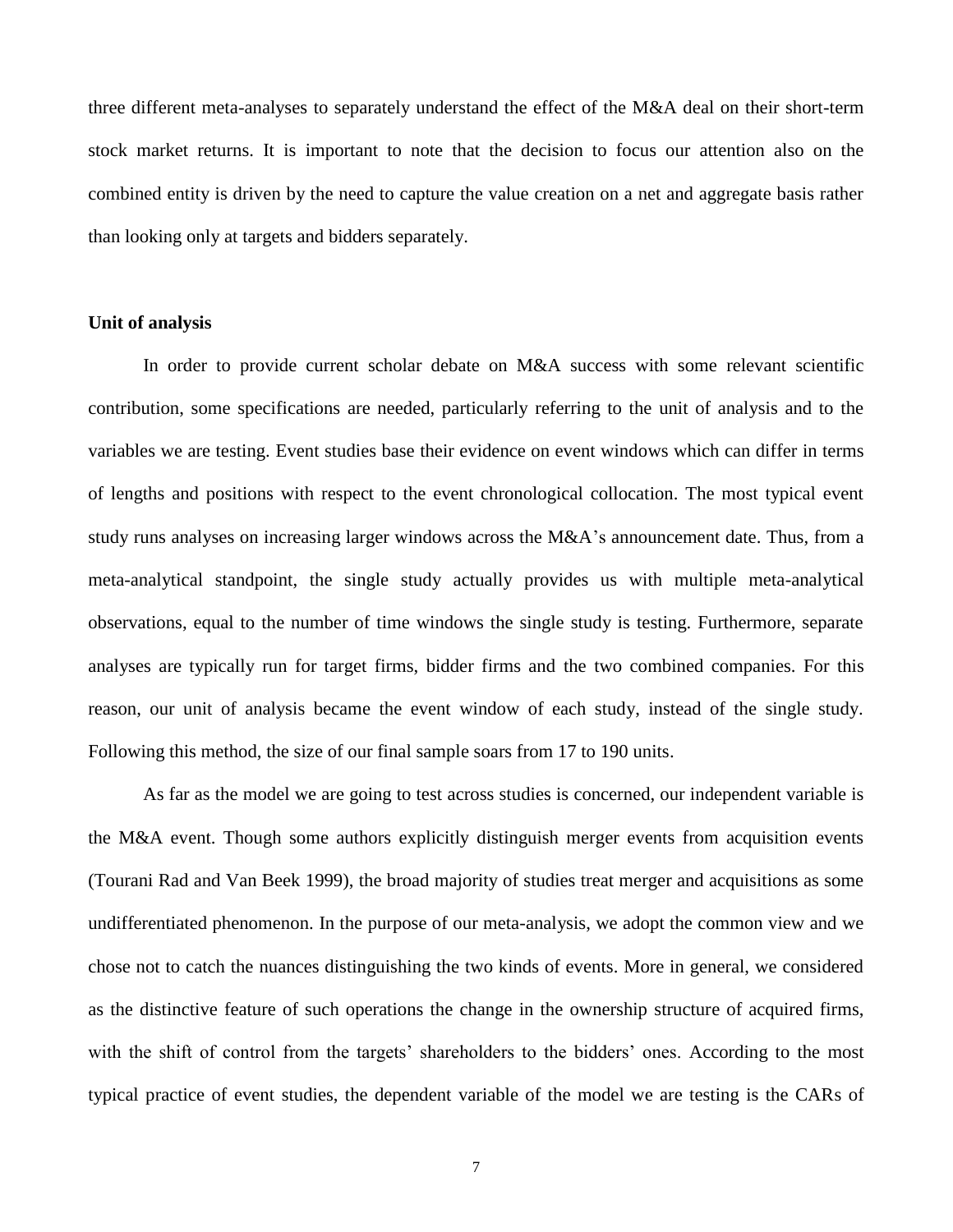target, bidder and the deal (combined entity), measured on windows of different length and positions with respect to the M&A's announcement date.

The added-value of our meta-analysis first lays in the possibility to test the direction of causality and the magnitude of the relation linking the M&A announcement to its stock market reaction (the CARs). Second, we identify possible characteristics of the studies moderating the relationship under exam and hopefully explaining some of the variance of results. We will address the first issue and then focus on the research of moderators in the following section.

#### **Effect Size**

The first step of the meta-analysis is the estimation, for each study, of a common effect size measure in order to aggregate and compare empirical findings drawn from different researches and to establish a strong empirical generalization, increasing the explanatory power and reducing the type II errors (i.e. the error of failing to reject a null hypothesis when the alternative hypothesis is the true state of nature). In order to perform this first step of the meta-analytical procedure, we rely on the Pearson product-moment correlation coefficient *r,* which is most widely used and is in line with the guidelines provided by Hunter and Schmidt (1990). Furthermore, to interpret the significance of mean effect sizes we refer to Lipsey and Wilson (2001), using confidence intervals. Indeed, a confidence interval at the 95% significance level and excluding 0 allows to assert that the mean effect size is statistically significant at the 5% level. The difference between this procedure and the standard significance test is that the confidence intervals are centered on observed values rather than on the hypothetical value of a null hypothesis (Hunter and Schmidt 1990).

## **Sampling Error**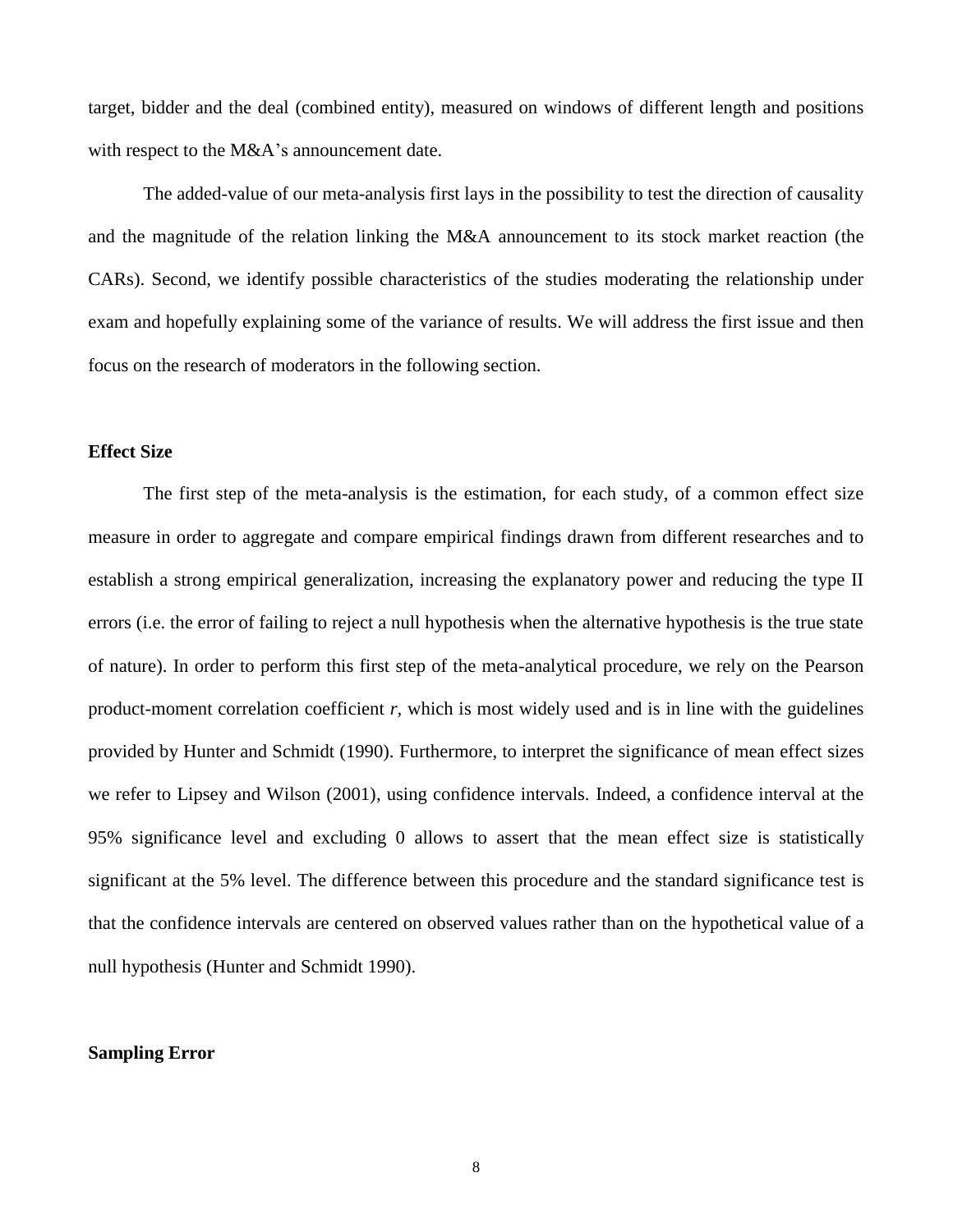The simple zero-order correlation calculated in the first step of the meta-analytic procedure is not the best measure of the effect size. Indeed, as study validity will vary randomly according to different sample sizes, because of sampling error, the aim of the second step is the correction for this "artifact". This measure of corrected effect size is assessed by weighting each correlation coefficient *r* for its sample size, here measured by the number of targets, bidders and combined entities in each event window of the single study. In a next step, we compute, for each meta-analysis, the variance of the observed effect size  $(\sigma_r^2)$ , of the sampling error  $(\sigma_e^2)$  and the residual variance obtained by subtracting  $\sigma_e^2$  from  $\sigma_r^2$ , in order to test for the presence of moderators which might affect the magnitude of the M&A-value creation link. The aim of this last step is to understand to which extent some variance (i.e. heterogeneity) is captured by sampling error, and to which extent it can be due to specific characteristics of the studies included in our sample.

#### **Moderators**

We are now trying to understand whether some peculiarities of the studies we surveyed might be affecting the magnitude of such causal relation. Thus, we try to highlight some elements with moderation power, which we can define as qualitative or quantitative variable that affects the direction and/or strength of the relation between an independent or predictor variable and a dependent or criterion variable (Baron and Kenny 1986). Assmus et al. (1984) summarize the characteristics of different studies by distinguishing two groups: 1) those related to model specification, measurement and estimation and 2) those related to specifics of the research environment in a particular study.

In the case of measurement features, event study methodology allows the researcher to make some important choices concerning the parameters' estimation. In particular, we are interested in the choice of the benchmark to be fitted in the regression model: the researcher can select either a country stock market index, representing the general market performance of the firm"s geographic area, or a sector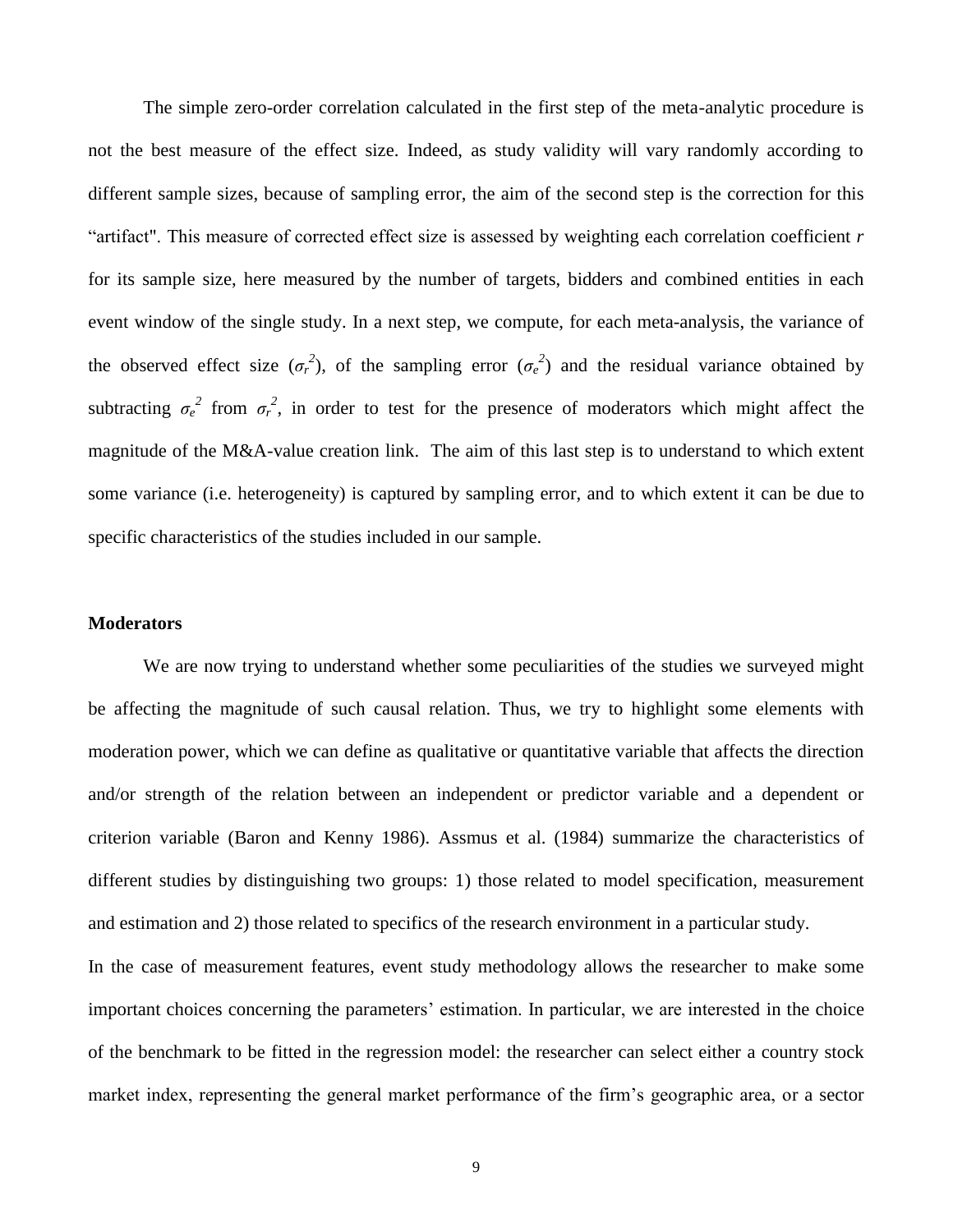market index, that is composed only by the main stocks of the same company"s industry. The entity of the differences in CARs, calculated using the two indexes, can be quite relevant. If a disparity in ARs on a firm"s stocks does exist, we expect it to be greater when adopting the country market index rather than the sector market index. The reason holds mainly on two basic considerations. First, a firm"s stock usually shows different weights inside the two indexes (the market indexes" constituents are usually weighted on a market-cap criteria). For example, if a large cap stock is a constituent of the index representing its country stock market exchange, it will definitely be a component of its industry market index but with a higher weight. As a consequence, the deal announcement will also have a stronger influence on the sector market index than on the country market index. The second reason relies on the widespread effect of a deal announcement within its own sector. In particular, whenever an acquisition is publicly announced, a reaction can be registered at the industry group level. It is reasonable to expect that a stronger investors" sentiment on a sector consolidation could induce themselves to recognize a market premium to other firms of the same industry group even if not directly involved in the deal. In practice, the research of good investment opportunities inside the sector becomes a general theme of investment. These two contrasting effects can lead to an alteration of the correlation coefficient calculated taking into account the stock"s market performance of the firm involved in the M&A and the performance of its entire sector.

We also highlight the importance of the position of the event window with respect to the announcement date in investigating post-acquisition performance as a determinant feature of the model specification. We distinguish the event windows observed in the studies into three groups: post, pre and around the event. In particular, due to financial markets' imperfections as well as possible preannouncement information spill-overs, we argue stronger returns to occur in the pre-announcement event window rather than in the post- and around-announcement cases. Thus, the variance in CARs is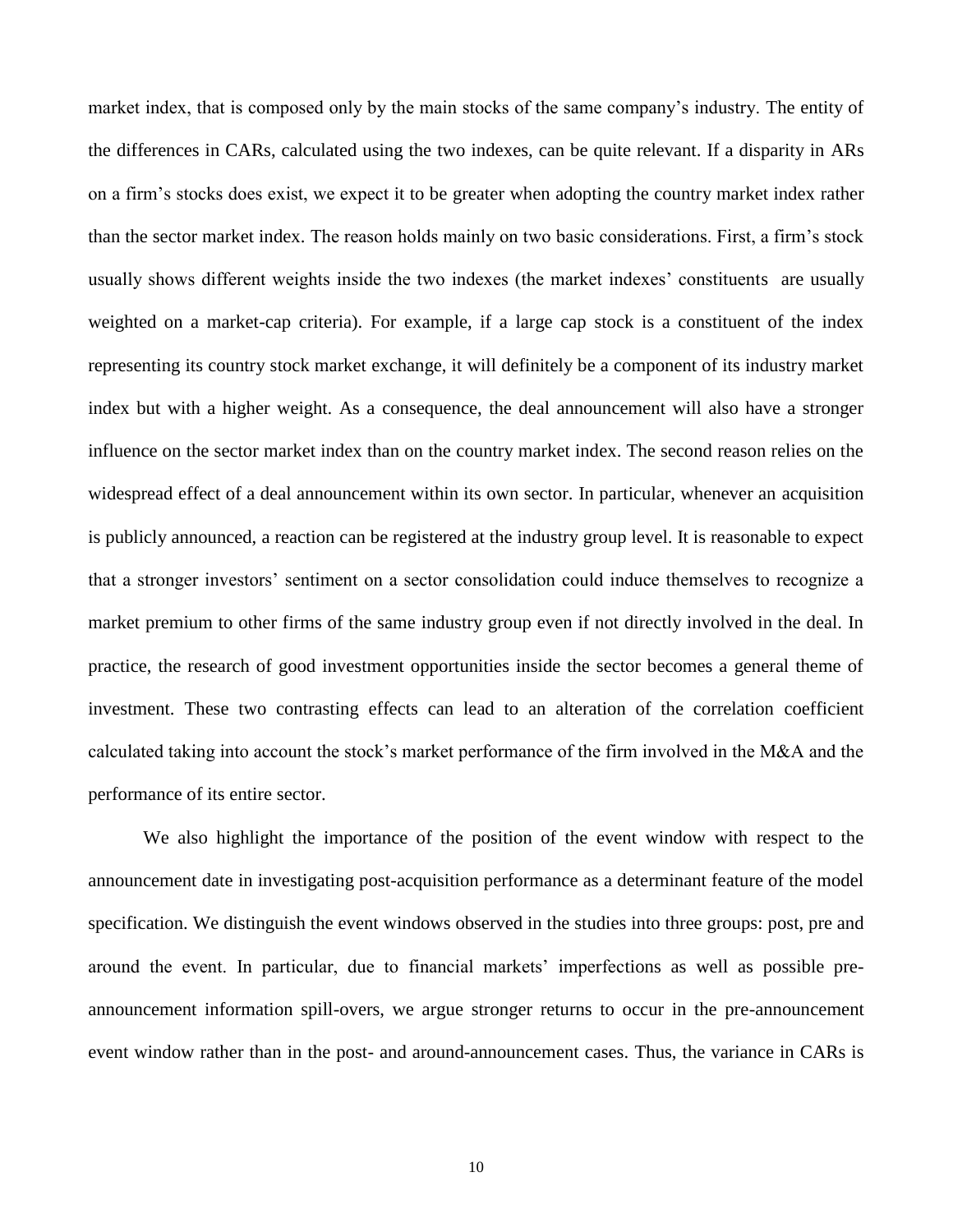supposed to be partially explained by the event window position with respect to the announcement date rather than by the window length.

If we focus on the contextual factors explaining the variation of the results across studies, we decide to consider Italy-focused studies versus Europe-focused studies for two main reasons. The first relates to the prominence of the Italian banking consolidation process over the past 20 years, as can be observed in Table 2. The second reason concerns some peculiarities of Italian deals within the banking sector such as the preponderance of friendly agreements over hostile takeovers.

> ----------------------------------------------- Insert Table 2 about here

#### **RESULTS**

#### **Overall findings**

The purpose for meta-analysis is to estimate the relationship that would have been observed if studies were conducted perfectly. Considering the event window *j* of the study *i* (instead of the single study *i*) as our unit of analysis, in Table 3 we show the observed and corrected correlations for the entire sample of each meta-analysis. These data are aggregate values explaining the relationships between the announcement of an M&A and the final CARs for targets, bidders and combined entities.

> ----------------------------------------------- Insert Table 3 about here -----------------------------------------------

Observing the results, it is straightforward to observe how the correction for the sampling error plays an important role. Indeed, the coefficients *r* are significantly different before and after the correction. This means that avoiding correcting the *r* by weighting it for its sample size could lead to a relevant overestimation of the magnitude of the relationship under exam. The corrected *r* for targets and combined entities is equal to 0.570 and 0.402 respectively (CI =  $0.570$ -0.571 for target and CI =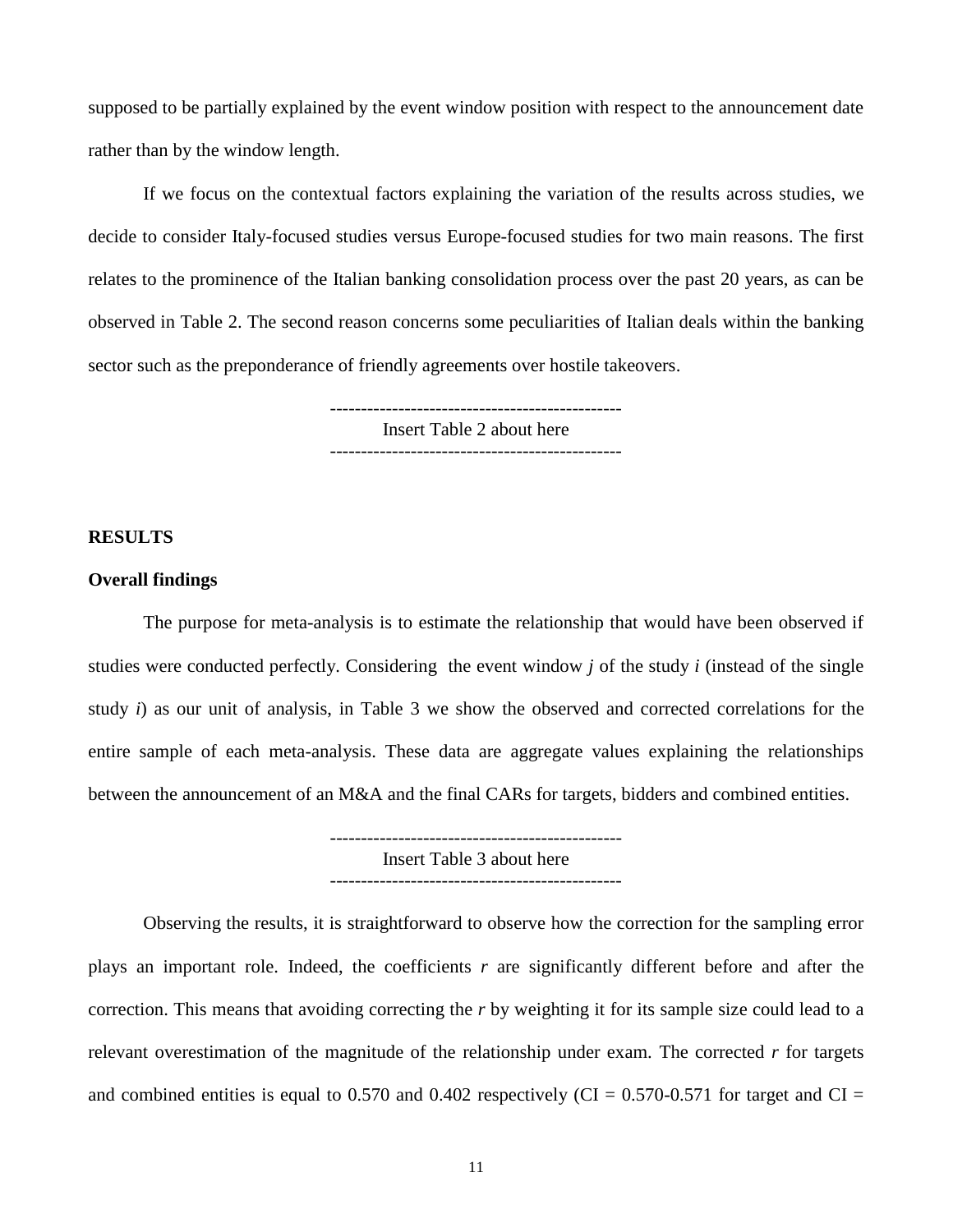0.402-0.403 for combined entities). In line with extant literature, these findings confirm that M&A announcements positively affect targets' stock market returns, generating also short term shareholders' wealth for combined financial entities, but with minor impact. We also resolve the dilemma around the value creation for bidders: the *r* mean obtained, after the correction for sampling error, is greater than the observed value (before the correction), but substantially lower if compared to the target's and combined entity's values ( $r = 0.045$  and CI = 0.045-0.045). This finding suggests that financial markets do not recognize, on average, a value creation of the deal to the bidders. This is in accordance with the previous literature highlighting that buyer"s ARs deriving from M&A activity are essentially zero (Bruner, 2002).

Furthermore, the *Q*-statistic captures the extent of variance in the dispersion of effect sizes around the mean. Q values higher than the critical point for a given significance level ( $\alpha = 5\%$ ) enable us to reject the null hypothesis of homogeneity (Cochran, 1954). In these cases, indeed, the variance within the sample is not completely explained by the sampling error and the residual variance is due to the presence of other variables affecting the M&A-value creation relationship. In our analyses, the *Q*statistic for targets is equal to 586.299 and greater than 85.965 of (with probability 5% and 66 degrees of freedom), confirming the necessity to look for potential moderator variables. Analogous results are also achieved for bidders (149.885 > 104.139) and combined entities (170.705 > 55.758). In the next section, we will address this issue, investigating which and how moderators influence our main relationship.

#### **Moderators**

As previously pointed out, we found, for all the three meta-analyses, the presence of heterogeneity not explained by sampling error. To determine whether this heterogeneity can be explained by some moderating variables, we performed a Q test analysis splitting the sample into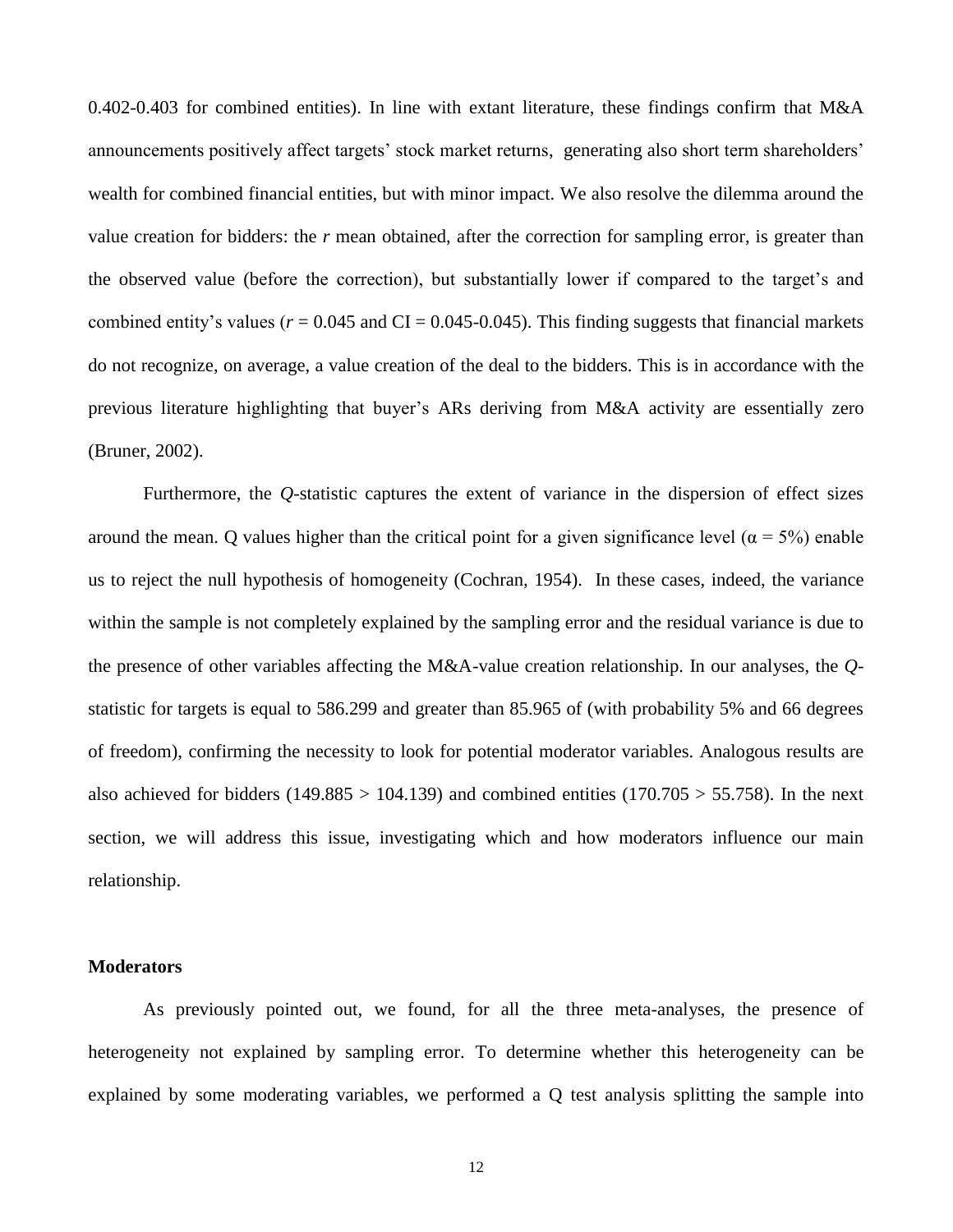subgroups on the basis of the moderators identified. We then compare the mean effect sizes and the corresponding confidence intervals between groups. In order to test for the significance of the differences among the means of the subgroups, we consider the confidence intervals. This is in line with the previous methodology used to test the significance of the effect size. Furthermore, this analysis is performed only on a restricted sample for two main reasons: first, we excluded all those observations having missing data for some of the moderators. Second, for the "event window" moderator, we focused only on the observations referred to the pre- or between- event windows, as most of the post- event windows of our original sample considers periods which are far from the event under analysis and could not capture the short-term market performance of the firms.

We focus on two common moderators generally considered in meta-analytic researches: measurement factors and contextual factors (Brown et al. 1998). The moderators belonging to the first group are the *stock market index* (used as benchmark in the market model) and the *CARs' event windows*. The contextual factor, instead, aims to show differences among the countries in which the M&As occurs: we select *Italy* as our benchmark and we compare the peculiarities of the Italian banking system with the broader group of the European banks. After classifying the data into subsets according to these moderator variables, we test the presence of heterogeneity across and within our studies.

The results of the moderator analysis are summarized in Table 4, where it is highlighted the importance of these three factors. The between-group homogeneity  $(Q_B)$  is always significant at the 5% level. This means that the differences in average between the split groups always matter, extending the results derived by the simple sampling error analysis. However, also the within-group Q statistic  $(Q_W)$ results appears to be significant, suggesting that the variation within the distribution of *r* is not completely resolved. This implies that the identified moderators are not sufficient to explain all the variance observed in the sample and that further moderators are necessary to make the subsets homogeneous. The next sections are aimed at analyzing the effect of moderators in deeper detail.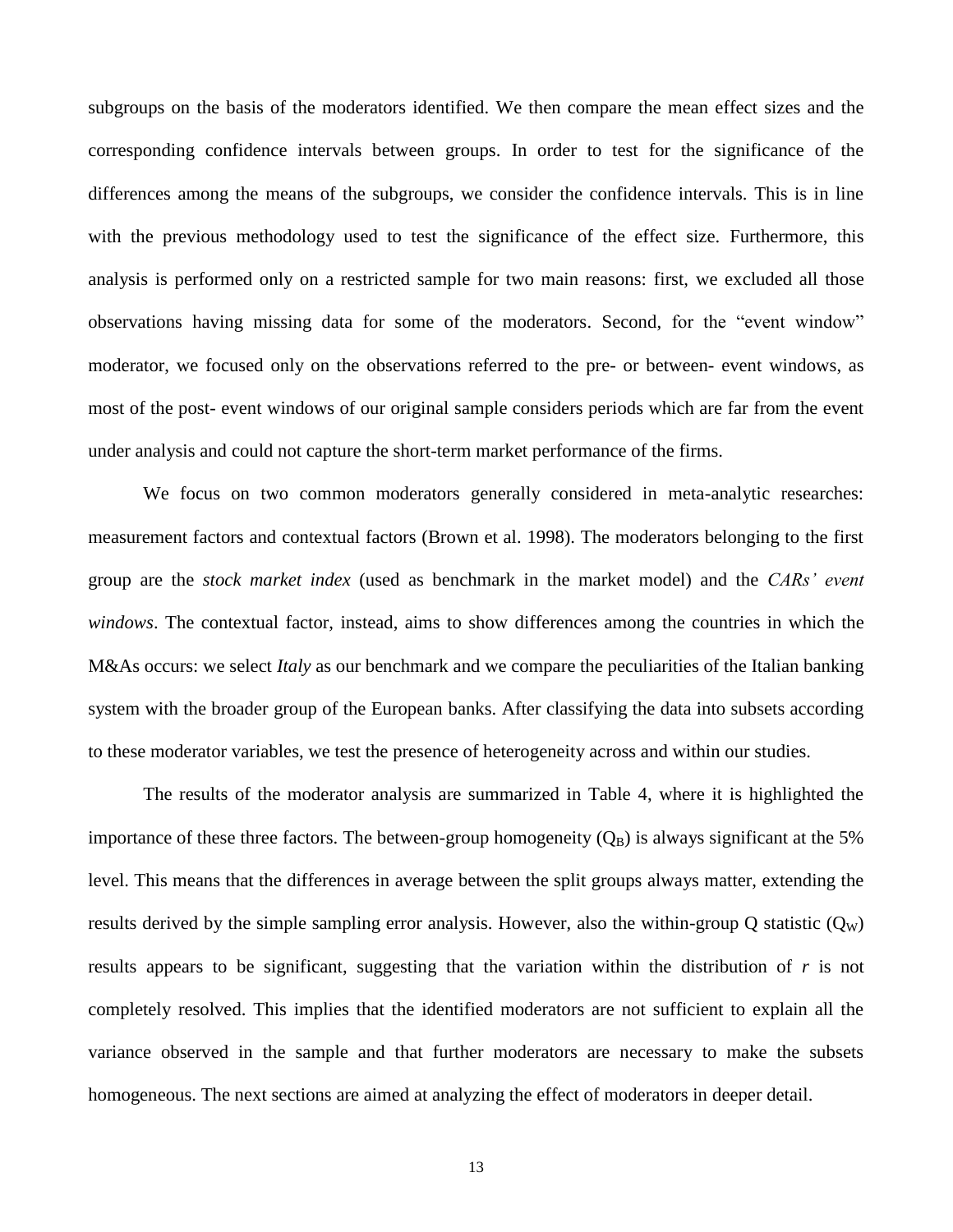----------------------------------------------- Insert Table 4 about here -----------------------------------------------

#### **Measurement Moderators**

*Benchmark Index*. The first moderating factor under observation is the choice of the benchmark index. Our results show that the use of country market index as a benchmark positively affects ARs for target (r = 0.7, with CI = 0.699-0.700, for the market index is greater than  $r = 0.484$ , with CI = 0.483-0.484, for the sector index) and bidder ( $r = 0.075$ , with CI = 0.075-0.075, for the market index is greater than  $r = -0.043$ , with CI =  $-0.043$ -0.042, for the sector index). These findings suggest that the choice of the sector market index as a benchmark leads to the underestimation of the deal announcement's effect on the companies' stock market prices.

*CARs' Event Window*. We then highlight the importance of the position of the event window in investigating post-acquisition performance. Event study methodology takes into consideration several event windows: post, pre and around the event. Our results show that pre-announcement event windows show higher stock market returns than post or between announcement event windows for targets and combined ( $r = 0.894$  and CI = 0.893-0.895 for target;  $r = 0.501$  and CI = 0.500-0.501 for combined), and lower stock market returns for bidders ( $r = 0.025$  and CI = 0.024-0.027). These results are in line with hypotheses of financial markets" imperfections as well as possible pre-announcement information spill-overs, that imply stronger returns to occur in the pre-announcement event window rather than in the post- and around-announcement cases. Jensen and Ruback (1983) find that in the case of successful merger, almost half of the targets" ARs associated with the merger announcement occur prior to their public announcement.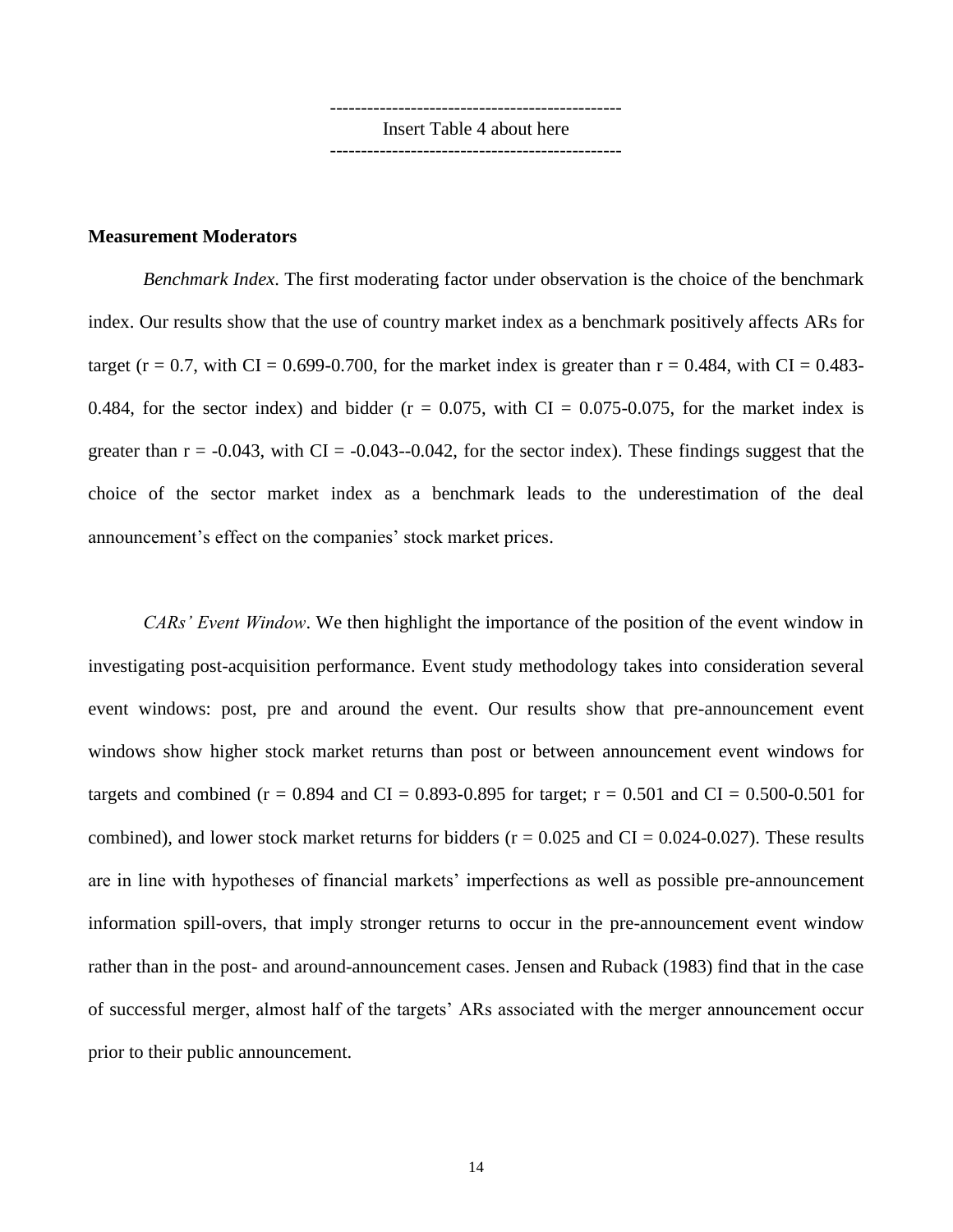#### **Contextual Moderators**

*Italy vs. Europe*. Considering Italy-focused studies versus Europe-focused studies, we find that Italian M&As entail lower stock market returns than European M&As in all the meta-analyses. Indeed, the value of the corrected r for the European deals is always greater than for the Italian ones  $(0.583 >$ 0.400 and CI = 0.583-0.584 for target,  $0.023 > -0.134$  and CI = 0.023-0.023 for bidder,  $0.454 > -0.082$ and  $CI = 0.454 - 0.455$  for combined). A strong argument can explain this result: Italian M&As are typically friendly takeovers, and the conditions are previously agreed. This means that the market for corporate control does not have an important relevance and hostile takeovers are rare (Melis 2000). The direct consequence of friendly takeovers is that targets" value does not benefit from the progressive increase due to the effect of price race. Regarding the bidder entities, an important aspect to be highlighted relies on the main driving forces behind Italian banks takeovers. De Vincenzo et al. (2006), in an empirical study of Italian bank acquisitions between 1995 and 1999, explain the poor results of Italian M&As with agency-related issues rather than efficiency motivation. Furthermore, Resti and Galbiati (2004) point out the lower performance obtained by Italian bidders is attributable to a scarce investor relation efficacy to highlight the benefits deriving from the deal.

## **CONCLUSIONS AND FUTURE RESEARCH**

Acknowledging the richness of literature which aims to understand the presence of value creation on M&A deals, we attempted to verify some of the results from a meta-analytical standpoint. Firstly, we confirm that acquiring firms do not receive any net benefit from M&A looking at the short term market returns. In other words, acquisitions seem to offer zero NPV to the shareholders and then buyers essentially appear to stare at the break even of their investments. A frank question thus arises: do M&As create value? And, if the stock market prices reflect the financial analyst's future expectations of a firm, why the financial community does not recognize any advantage for buyers from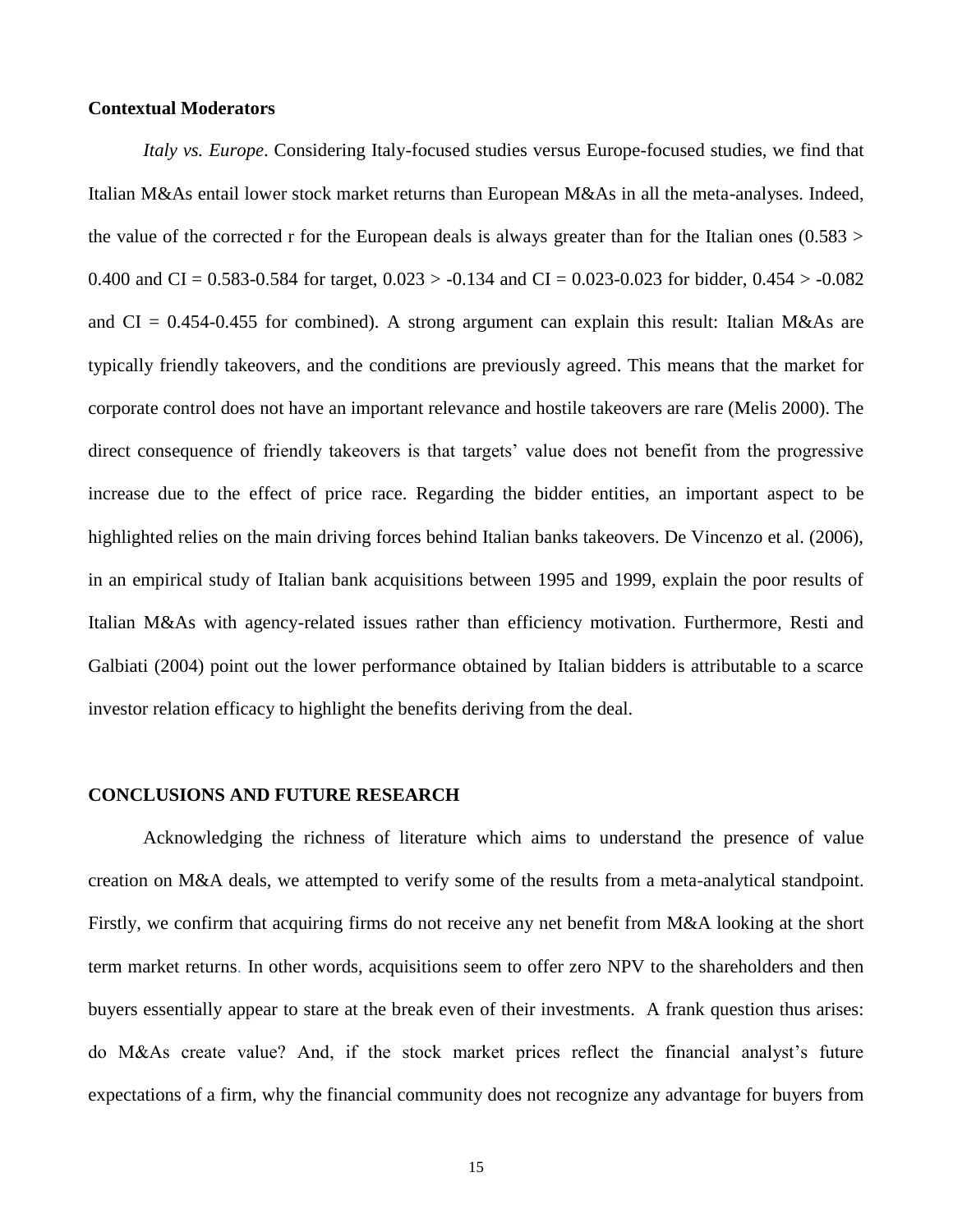an industry consolidation deal? The initial paradoxical dilemma seems to achieve something similar to an answer: investors consider M&As as driven by non-profit-maximizing motivations, namely by agency related needs, such as empire-building strategies; they thus fail to recognize value to these transactions. This has been broadly explained by means of the agency theory, which supports the disentanglement between managers' and owners' objectives. If bidders' stock market value remains unaltered, the final impulse to consolidation recognized by investors must lay somewhere else. The need to increase market share through an external growth and to achieve a bigger size is to be considered as the most feasible driver, in most cases achieved by overpaying the target firm.

A second interesting finding can be highlighted. Geographical area significantly moderates the main relationship, thus affecting stock market returns: our evidence suggests Italian deals are perceived to be less profitable than European ones. This finding triggers interesting theoretical speculation and originally adds on extant literature. Italian practice typically relies on friendly takeovers and previous inter-partner agreements, thus avoiding bidding up process. This clearly hinders the effect of M&A deals on target performance. However, this result is in contrast with the idea of higher prices paid for the control of Italian banks, characterized by unclear and inefficient ownership"s structures (Resti and Galbiati 2004). On the bidders" side, buyers seem unable to take advantage from the absence of a competitive bidding up process, showing lower market performances than European ones. This finding suggests that investors perceive efficiency related motivations to have even poorer influence on Italian M&As' deals than European ones.

As far as methodological implications are concerned, our study underlines the significant difference in estimating CARs on event windows previous to the deal announcement rather than in post or in between time periods. This finding proves the presence and the strong effect of pre-announcement market rumours in estimating M&As' performance, thus confirming markets' imperfect efficiency in spreading information. Furthermore, there seems to be significant difference in considering country

16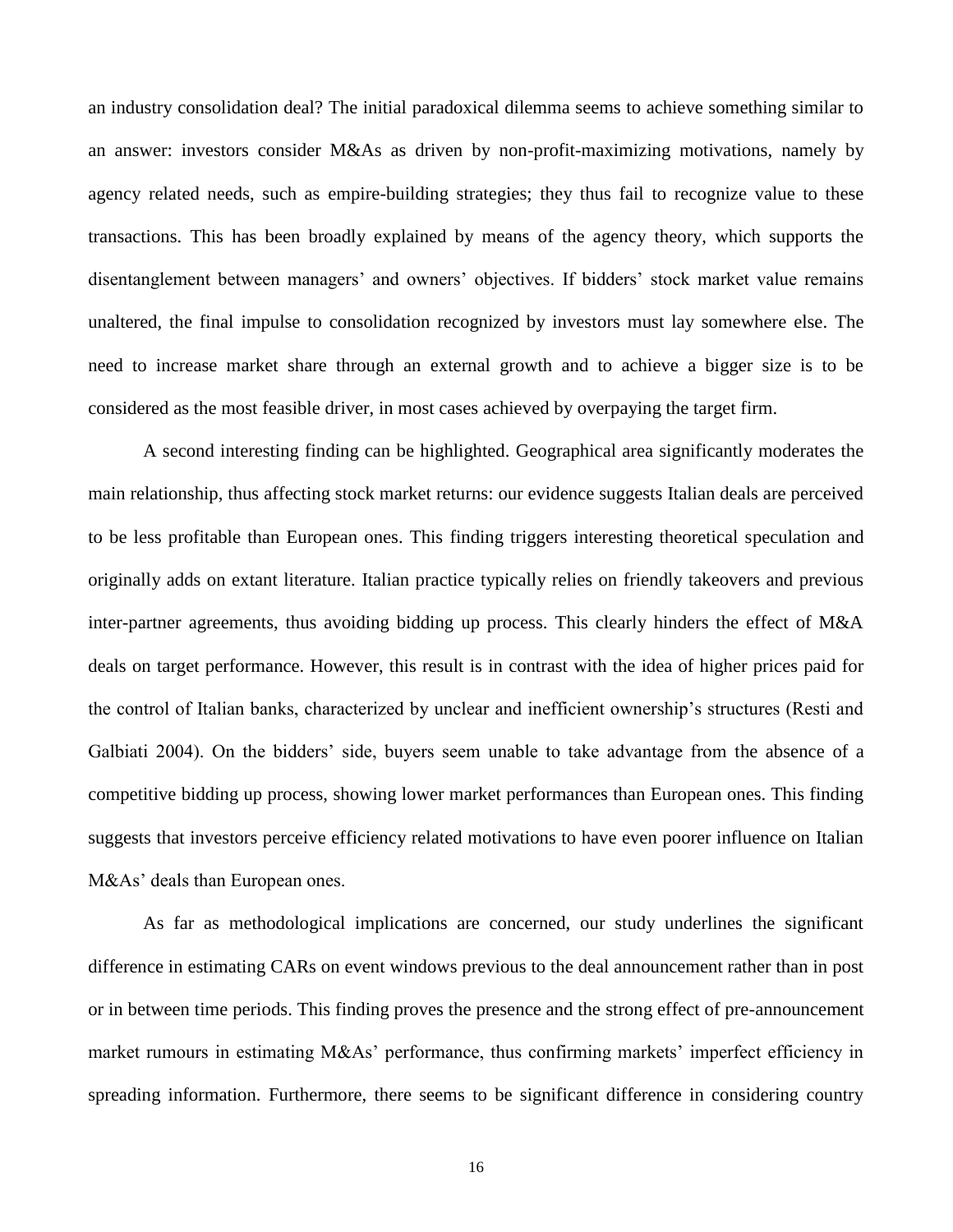market index, inside the market model, as opposed to sector index, in estimating targets' and bidders' CARs. This can provide future research, with strong evidence of the underestimation effect of the use of sector index rather than country market index.

This papers aims at nurturing future research with some fertile inputs. First of all, we chose to restrict to event studies, in order to strictly portray short-term effect, mirroring financial analysts' perceived, expected value of the deal. Future studies might consider to include the consistent body of literature enquiring post-acquisition performance by means of accounting-based measure. It would be interesting to compare the perceived value embedded in ARs in short-term time horizon with actual synergies generated by the deal in medium/long-term perspective. In particular, the study could cope with extreme heterogeneity of accounting-based measures by correcting for what Hunter and Schmidt call restricted sampling error. Every accounting measure could be supposed to measure some inbetween segment of the ideal continuum.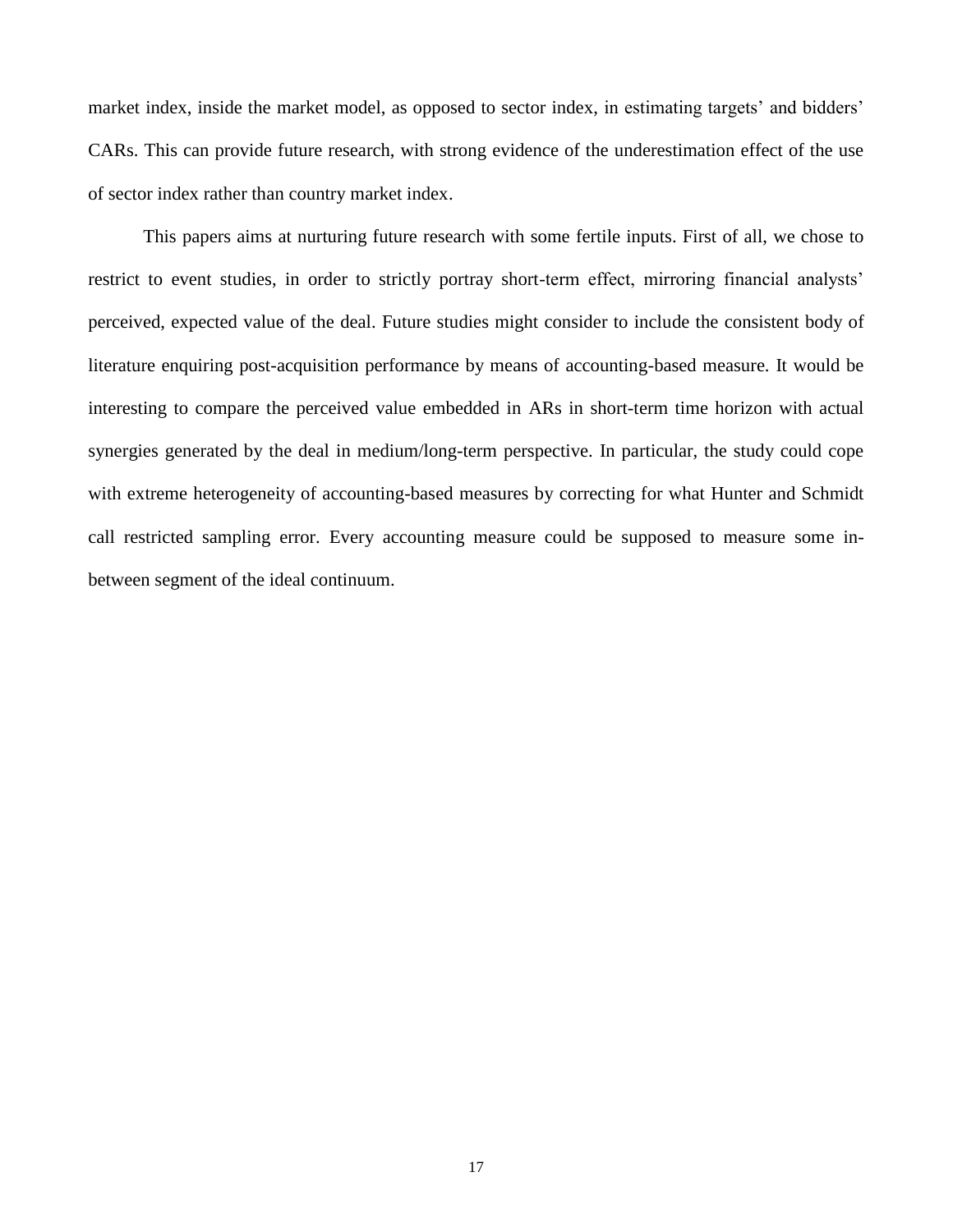#### **REFERENCES**

\*Study included in the meta-analysis.

- Agrawal, A., Jaffe, J., Mandelker, G. (1992). The post-merger performance of acquiring firms: a reexamination of an anomaly. Journal of Finance, 47(4), 1605–1621.
- Ahuja, G., Katila, R. (2001). Technological Acquisitions and the innovation performance of acquiring firms: a longitudinal study. Strategic Management Journal, 22(3), 197–220.
- Andrè, P., Kooli, M., L"Her, J. (2004). The Long-Run Performance of Mergers and Acquisitions: evidence from the Canadian Stock market. Financial Management, 33(4), 27–43.
- Assmus, G., Farley, J.U., Lehmann, D.R. (1984). How advertising affects sales: Meta-analysis of econometric results. Journal of Marketing Research, 21(1), 65–74.
- Baron, R.M., Kenny, D.A. (1986). The moderator-mediator variable distinction in social psychological research: Conceptual, strategic, and statistical considerations. Journal of Personality and Social Psychology, 51(6), 1173–1182.
- \*Beitel, P., Schiereck, D. (2001). Value creation at the ongoing consolidation of the European banking market. Paper presented at the X International Conference on banking and finance in Rome, 5–7 December.
- Berger, A.N., Demsetz, R.S., Strahan, P.E. (1999). The consolidation of the financial services industry: Causes, consequences, and implications for the future. Journal of Banking & Finance, 23(2), 135–194.
- Bjorkman, I., Tienari, J., Vaara, E. (2003). Trapped in the past or making use of experience? On learning in post-merger integration. In Soderberg, A.M. and Vaara, E. Merging across borders. Copenhagen: Copenhagen Business School Press.
- Brown, S.P., Homer, P.M., Inman, J.J. (1998). A meta-analysis of relationships between ad-evoked feelings and advertising responses. Journal of Marketing Research, 35(1), 114–126.
- Bruner, R. (2002). Does M&A Pay? A Survey of Evidence for the Decision-Maker. Journal of Applied Finance, 12(1), 48–68.
- \*Campa, J.M., Hernando, I. (2006). M&A performance in the European financial industry, Journal of Banking and Finance, 30(12), 3367–3392.
- Capron, L., Pistre, N. (2002). When do acquirers earn abnormal returns?. Strategic Management Journal, 23(9), 781–794.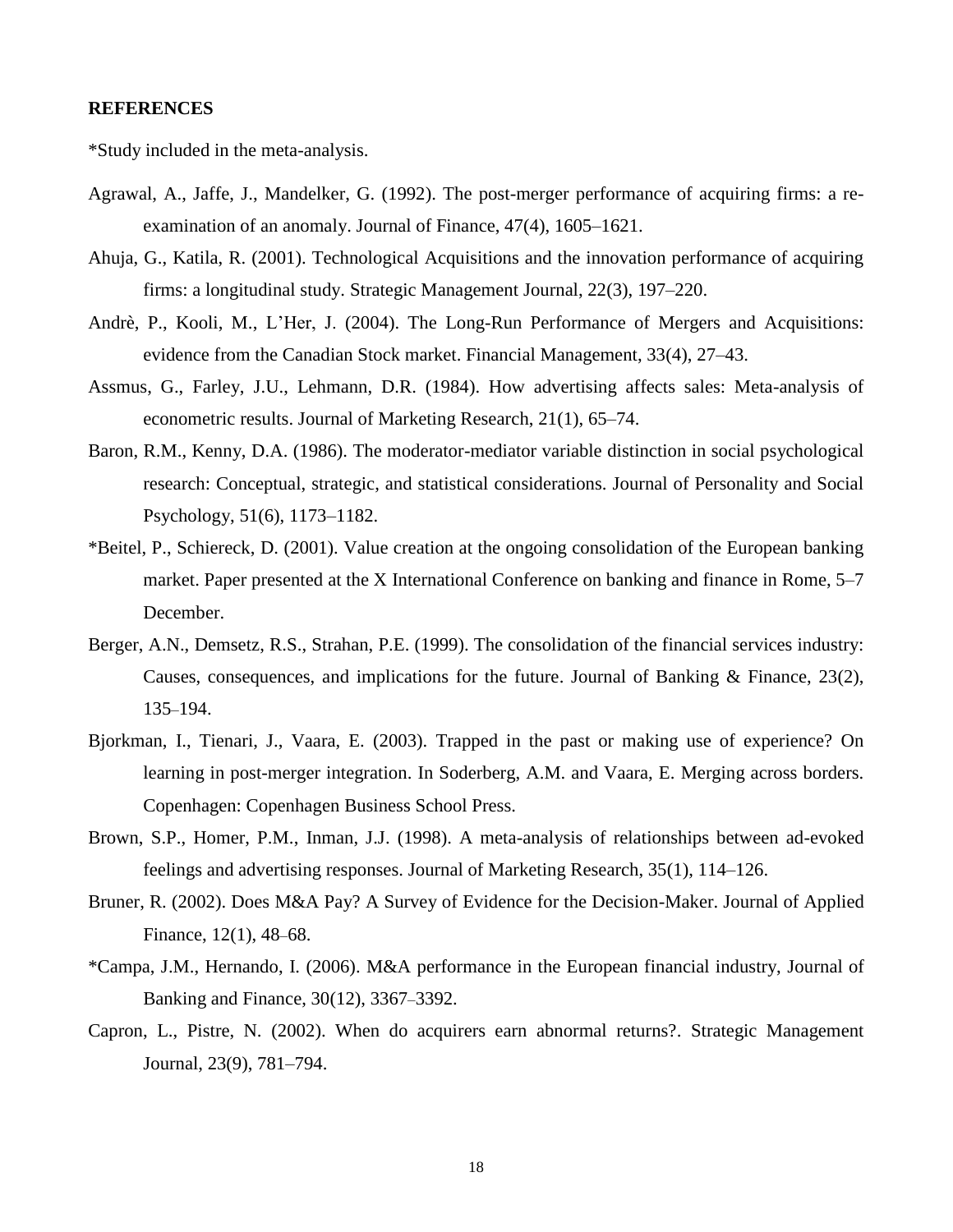- Cartwright, S., Cooper, C.L. (1996). Managing Mergers, acquisitions and strategic alliances: integrating people and cultures. Oxford, Butterwooth & Heinemann.
- \*Caruso, A., Palmucci, F. (2005). Measuring value creation in bank merger and acquisitions, WPS.
- \*Chen, Z., Li, D., Moshirian, F., Tan, J. (2005). Does Bancassurance Add Value to Banks? Evidence from. Mergers and Acquisitions between European Banks and Insurance Companies. WPS.
- Cochran, W.G. (1954). The combination of estimates from different experiments. Biometrics, 10(1), 101–129.
- \*Cybo-Ottone, A., Murgia, M. (2000). Mergers and shareholder wealth in European banking. Journal of Banking and Finance, 24(6), 831–859.
- Datta, D.K. (1991). Organizational fit and acquisition performance: Effects of post-acquisition integration. Strategic Management Journal, 12(4), 281–297.
- \*Davidson, I., Ismail, A. (2005). Further analysis of mergers and shareholder wealth effects in European banking. Applied Financial Economics, 15(1), 13–30.
- De Vincenzo, A., Doria, C., Salleo, C. (2006). Efficiency vs. agency motivations for bank takeovers: some empirical evidence. Temi di discussione del Servizio Studi Banca d"Italia.
- \*DeLong, G.L. (2003). The announcement effect of U.S: vs. non-U.S. bank mergers: do they differ?. The Journal of Financial Research, 26(4), 487–500.
- Diaz, B.D., Olalla, M.G., Azofra, S.S. (2004). Bank acquisitions and performance: evidence from a panel of European credit entities. Journal of Economics and Business, 56(5), 377–404.
- Ellis, P.D. (2006). Market Orientation and performance: A meta-Analysis and Cross-National Comparisons. Journal of Management Studies, 43(5), 1089–1107.
- \*Ferretti, R. (2000). Le acquisizioni bancarie e la reazione del mercato borsistico: le analisi in Usa, Europa e Italia. Bancaria, 56(10), 26–33.
- \*Goergen, M., Renneboog, L. (2004). Shareholder Wealth Effects of European Domestic and Crossborder Takeover Bids. European Financial Management, 10(1), 9–45.
- Healy, P.M., Palepu, K.G., Ruback, R.S. (1992). Does corporate performance improve after mergers? Journal of Financial Economics, 31(2), 135–175.
- Hitt, M., Harrison, J., Ireland, R.D., Best, A. (1998). Attributes of successful and unsuccessful acquisition of U.S. firms. British Journal of Management, 9(2), 91–114.
- Hoskisson, R.E., Hitt, M.A., Johnson, R.A., Moesel, D.D. (1993). Construct validity of an objective (entropy) categorical measure of diversification strategy, Strategic Management Journal, 14(3), 215–235.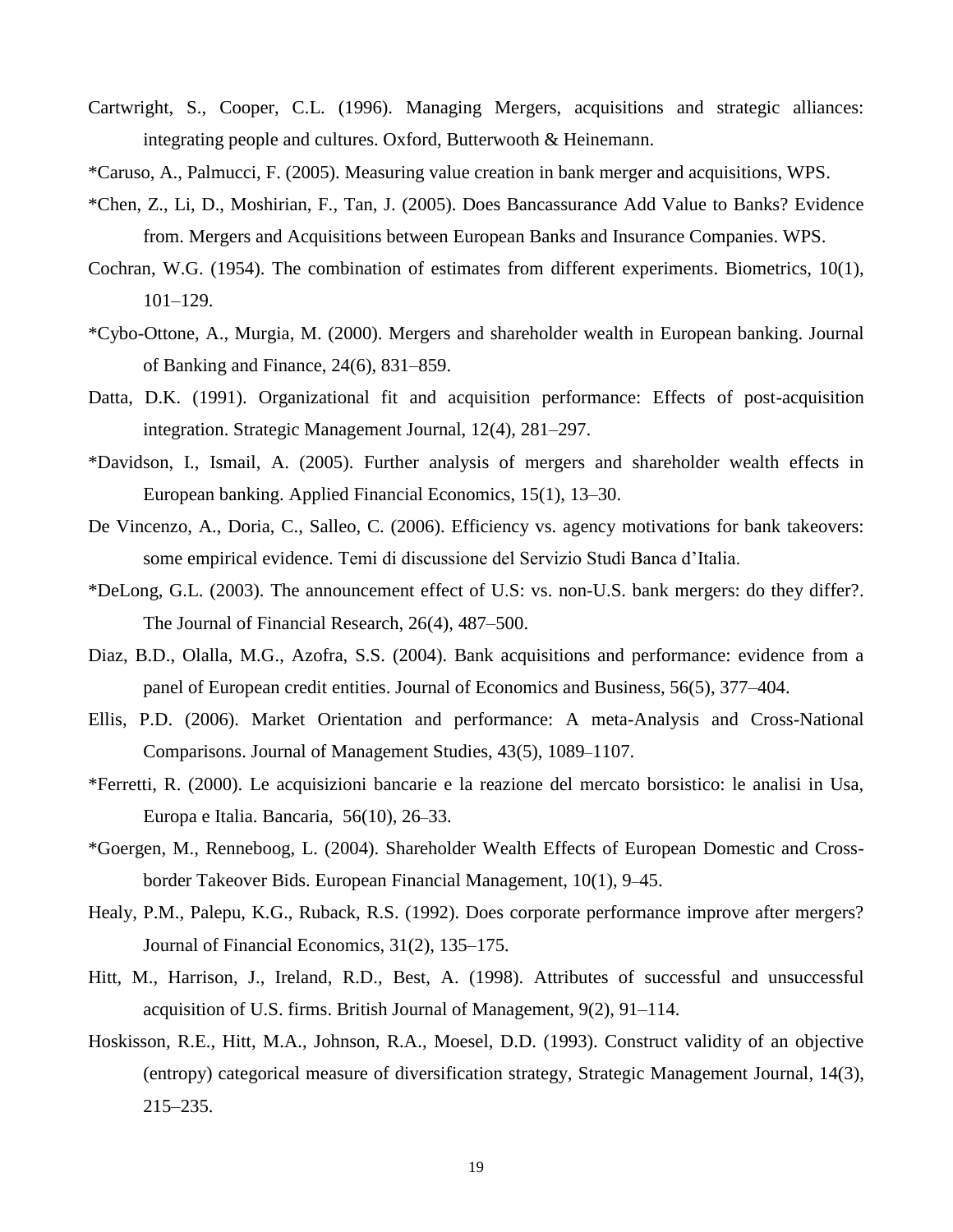Hunter, J.E., Schmidt F.L. (1990). Methods of Meta-Analysis. Newbury Park, CA:Sage.

- Jensen, M.C., Ruback, R.S. (1983). The market for corporate control: the scientific evidence. Journal of Financial Economics, 11, 5–50.
- King, D.R., Dalton, D.R., Daily, C.M., Covin, J.G. (2004). Meta-analyses of Post-Acquisition performance: indications of unidentified moderators. Strategic Management Journal, 25(2), 187–200.
- Larsson, R., Finkelstein, S. (1999). Integrating strategic, organizational and human resource perspective on merger and acquisition: A case survey of synergy realization. Organization Science, 10(1), 1–27.
- \*Lepetit, L., Patry, S., Rous, P. (2004). Diversification versus specialization: an event study of M&As in the European banking industry. Applied Financial Economics, 14(9), 663–669.
- Lipsey, M.W., Wilson, D.B. (2001). Practical meta-analysis. Thousand Oaks, CA: Sage.
- Loughran, T., Vijh A.M. (1997). Do Long-Term Shareholders Benefit From Corporate Acquisitions? Journal of Finance, 52(5), 1765–1790.
- Louis, H. (2004). Earnings management and the market performance of acquiring firms. Journal of Financial Economics, 74(1), 121–148.
- Magenheim, E.B., Mueller, D.C. (1988). Are Acquiring-Firm Shareholders Better Off after an Acquisition?. In Coffee, J.C., Lowenstein, L. and Rose-Ackerman, S. Knights, Raiders and Targets: The Impact of the Hostile Takeover. Oxford University Press: New York.
- Megginson, W.L., Morgan, A., Nail, L. (2004). The determinants of positive long-term performance in strategic mergers: corporate focus and cash. Journal of Banking and Finance, 28(3), 523–552.
- Melis, A. (2000). Corporate Governance in Italy. Corporate Governance: An International Review, 8(4), 347–355.
- \*Mylonidis, N., Kelnikola, I. (2005). Merging activity in the Greek banking system: a financial accounting perspective. South Eastern Europe Journal of Economics, 1, 121-144.
- Rau R., Vermaelen, T. (1998). Glamour, value and the post-acquisition performance of acquiring firms. Journal of Financial Economics, 49(2), 223–253.
- Resti, A., Galbiati, L. (2004). Competitività e M&A: le aggregazioni bancarie creano valore? Il punto di vista del mercato. In Bracchi, G., Masciandaro, D. La competitività dell"industria bancaria, Nono rapporto sul sistema finanziario italiano, Fondazione Rosselli, Edibank, Milano.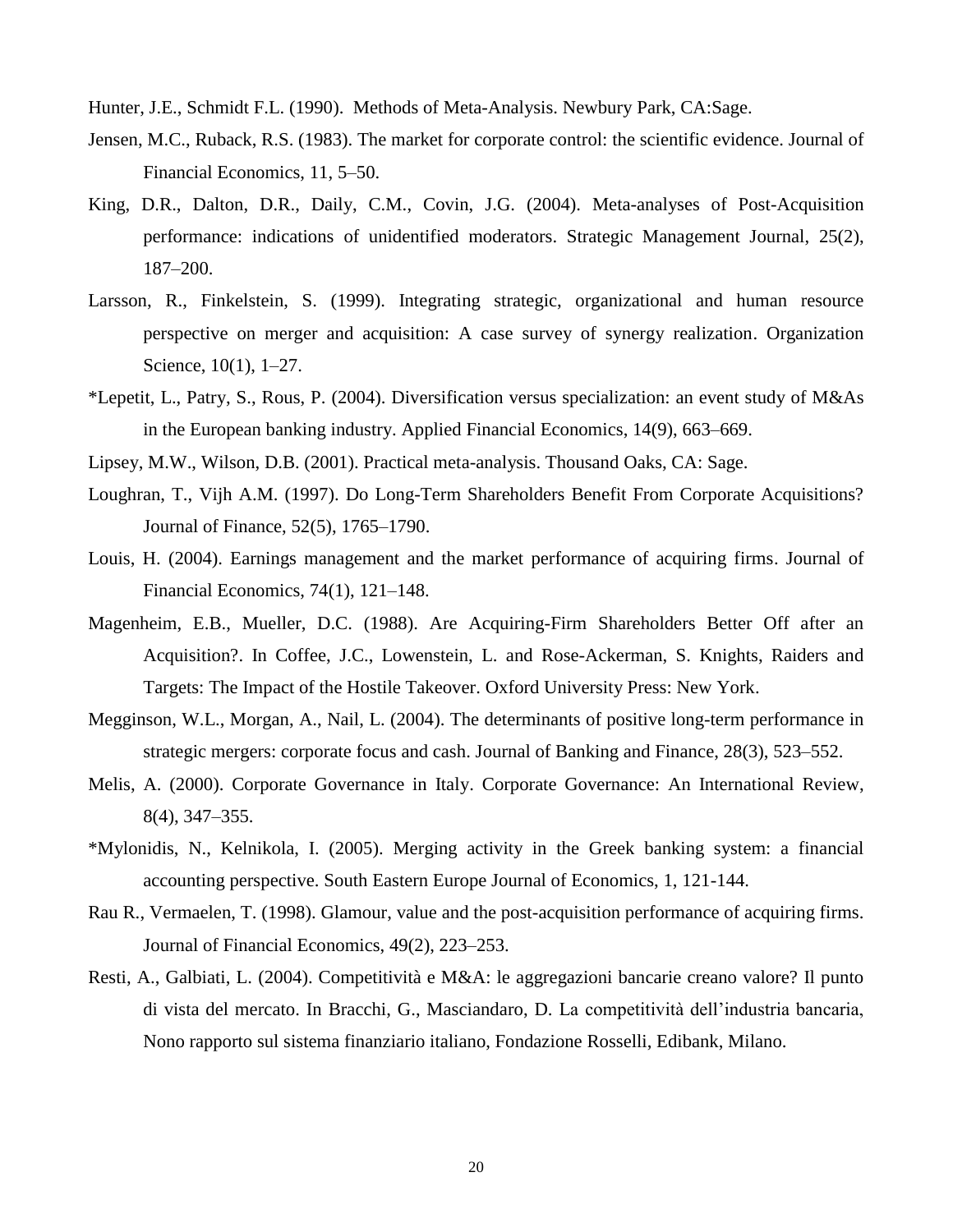- \*Resti, A., Siciliano, G. (1999). Do bank acquisition increase shareholder"s wealth? A comparison between market based and accounting-based performance indicators for some Italian banks, WPS.
- Roll, R. (1986). The Hubris Hypothesis of Corporate Takeovers. Journal of Business, 59(2), 198–216.
- Rosenthal, R. (1991). Meta-analytic procedures for social research. Newbury Park, CA: Sage.
- \*Savona, R. (2002). Fusioni e acquisizioni bancarie in Italia, 1989-1997: un"analisi empirica sulla reattività dei prezzi azionari. Bancaria, 1, 31–52.
- Schweiger, D.M., Goulet, P.K. (2000). Integrating mergers and acquisitions: and international research review. Advances in Mergers and Acquisition, 1, 61–91.
- Shapiro, D.A., Shapiro, D. (1982). Meta-analysis of comparative psychotherapy outcomes studies. Psychological Bulletin, 92(3), 581–604.
- \*Silva, J.V., Diz, M. (2005). Mergers And Acquisitions In The Portuguese Banking Industry: Is It There A Process Of Value Creation?. EconWPA.
- Singh, H., Zollo, M. (2004). Globalization through acquisitions and alliances: An evolutionary perspective. In Gatignon, H., Kimberly, J. The INSEAD-Wharton Alliance on Globalizing: Strategies for building successful global businesses. Cambridge: Cambridge University Press.
- Sirower, M.L. (1997). The Synergy Trap: How Companies Lose the Acquisition Game. Free Press: New York.
- \*Tourani Rad, A., Van Beek, L. (1999). Market Valuation of European Bank Mergers. European Management Journal, 17(5), 532–540.
- Walker, M.M. (2000). Corporate Takeovers, Strategic Objectives, and Acquiring-Firm Shareholder Wealth. Financial Management, 29(1), 53–56.
- \*Well, J. (2006). The wealth effect of banking merger announcements. WPS.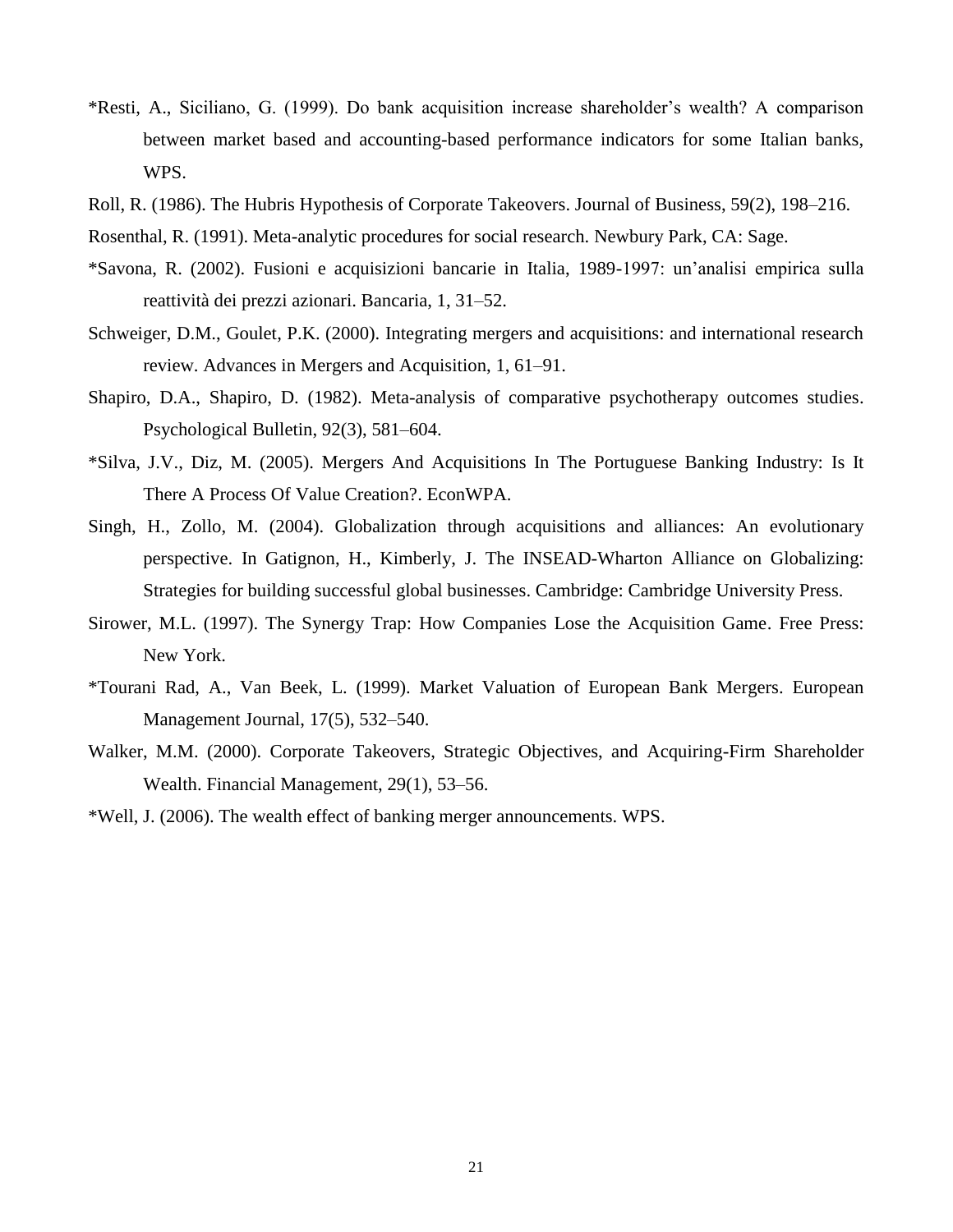| <b>EU</b> Country | 1990   | 1995  | 1998  | 1999  | 2000  | 2001  | 2002  | 2003  | 2004  | 2005  |
|-------------------|--------|-------|-------|-------|-------|-------|-------|-------|-------|-------|
| Austria           | 1,210  | 1,041 | 898   | 875   | 848   | 836   | 823   | 896   | 883   | 880   |
| Belgium           | 157    | 145   | 123   | 117   | 118   | 112   | 111   | 108   | 104   | 100   |
| Finland           | 529    | 381   | 348   | 346   | 341   | 369   | 369   | 366   | 363   | 363   |
| France            | 2,027  | 1,469 | 1,226 | 1,159 | 1,099 | 1,050 | 989   | 939   | 897   | 854   |
| Germany           | 4,720  | 3,785 | 3,238 | 2,992 | 2,742 | 2,526 | 2,363 | 2,225 | 2,148 | 2,089 |
| Greece            | 39     | 53    | 59    | 57    | 57    | 61    | 61    | 59    | 62    | 62    |
| Ireland           | 48     | 56    | 78    | 81    | 81    | 88    | 85    | 80    | 80    | 78    |
| Italy             | 1,156  | 970   | 934   | 890   | 861   | 843   | 821   | 801   | 787   | 792   |
| Luxembourg        | 177    | 220   | 212   | 211   | 202   | 194   | 177   | 169   | 162   | 155   |
| Netherlands       | 111    | 102   | 634   | 616   | 586   | 561   | 539   | 481   | 461   | 401   |
| Portugal          | 260    | 233   | 227   | 224   | 218   | 212   | 202   | 200   | 197   | 186   |
| Spain             | 696    | 506   | 402   | 387   | 368   | 367   | 359   | 348   | 346   | 348   |
| Euro area         | 11,130 | 8,961 | 8,379 | 7,955 | 7,521 | 7,219 | 6,899 | 6,672 | 6,490 | 6,308 |
| Denmark           | 124    | 122   | 212   | 210   | 210   | 203   | 178   | 203   | 202   | 197   |
| Sweden            | 704    | 249   | 148   | 148   | 146   | 149   | 216   | 222   | 212   | 200   |
| United Kingdom    | 624    | 564   | 521   | 496   | 491   | 452   | 451   | 426   | 413   | 400   |
| EU                | 12,582 | 9,896 | 9,260 | 8,809 | 8,368 | 8,023 | 7,744 | 7,523 | 7,317 | 7,105 |

Table 1. Trend in the number of credit institutions in EU countries

*Source: ECB 2000, 2006.*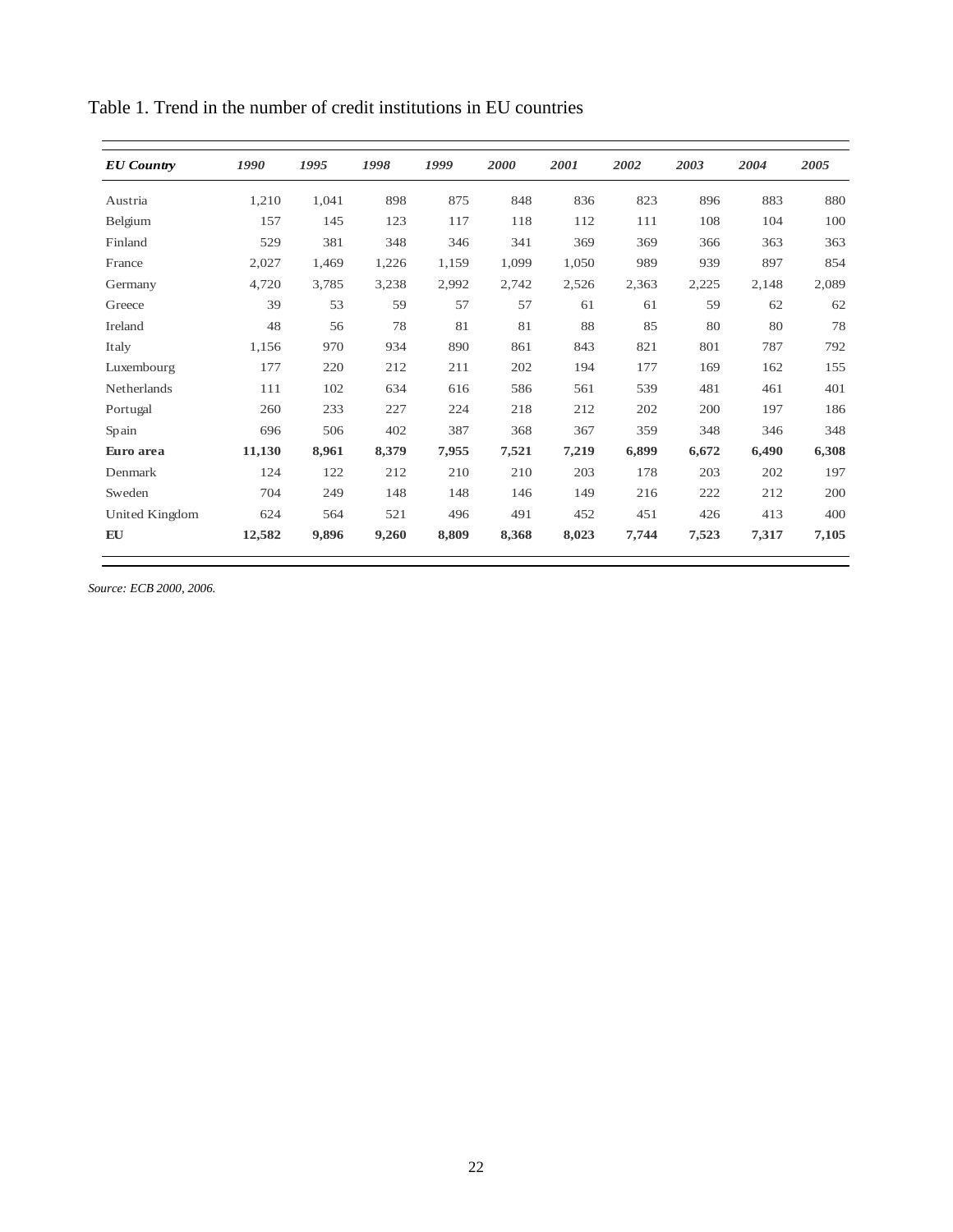| <b>EU</b> Country | 1995           |                | 1998         |                | 1999           |                |                | 2000<br>2001   |                |                | 2002 |                | 2003             |                  |                | 2004           |                | 2005     |                |
|-------------------|----------------|----------------|--------------|----------------|----------------|----------------|----------------|----------------|----------------|----------------|------|----------------|------------------|------------------|----------------|----------------|----------------|----------|----------------|
|                   | D              | $C-B$          | $\mathbf D$  | $C-B$          | D              | $C-B$          | $\mathbf D$    | $C-B$          | D              | $C-B$          |      | $\mathbf D$    | $C-B$            | D                | $C-B$          | $\mathbf D$    | $C-B$          | D        | $C-B$          |
| Austria           | 14             | $\mathbf{0}$   | 37           | $\mathbf{0}$   | 20             | $\overline{4}$ |                |                | $\mathfrak{2}$ | $\mathfrak{2}$ |      | $\mathfrak{2}$ | $\boldsymbol{0}$ | $\mathbf{0}$     | $\mathbf{0}$   | $\mathfrak{2}$ | $\theta$       |          |                |
| Belgium           | 6              | $\theta$       | 6            | 1              | 6              | 5              | 1              | $\theta$       | 1              | 1              | 1    |                | $\boldsymbol{0}$ | $\mathbf{1}$     | $\theta$       | 1              | $\mathfrak{2}$ | 5        | 3              |
| Finland           | 7              | $\mathfrak{2}$ | 5            | $\mathfrak{2}$ | $\mathfrak{2}$ | $\overline{0}$ | $\overline{0}$ | $\Omega$       | $\theta$       | $\overline{0}$ |      |                | $\mathbf{0}$     | 1                | $\theta$       | 1              | $\theta$       | 1        |                |
| France            | 60             | 1              | 52           | 1              | 51             | $\overline{4}$ | 3              | 5              | $\overline{4}$ | $\mathfrak{2}$ | 5    |                | $\mathfrak{2}$   | 8                | $\theta$       | 5              | $\theta$       | 2        | $\Omega$       |
| Germany           | 100            | 22             | 189          | 13             | 240            | 29             | $\overline{2}$ | 2              | 13             | 3              |      | 10             | $\overline{4}$   | 13               | $\theta$       | 6              | 1              | 9        | 3              |
| Greece            | $\theta$       | $\theta$       | 7            | $\overline{2}$ | 3              | 5              | 3              |                | 1              | $\overline{0}$ |      | $\overline{4}$ | 1                | 1                | $\theta$       | 1              | 1              | $\theta$ | $\overline{c}$ |
| Ireland           | 1              | 2              | $\mathbf{2}$ | 1              | 1              | 1              | $\overline{0}$ | 1              | $\theta$       | 1              |      | $\overline{0}$ | 1                | 1                | $\theta$       | $\theta$       | 1              | 1        |                |
| Italy             | 68             | 5              | 52           | 3              | 64             | $\overline{2}$ | 38             | 3              | 15             | 4              | 32   |                | 7                | 32               | 9              | 22             | 8              | 34       | 6              |
| Luxembourg        | 3              | $\mathbf{0}$   | 9            | 3              | 6              | $\overline{4}$ | $\mathfrak{2}$ | $\overline{2}$ | $\overline{4}$ | $\overline{2}$ | 5    |                | $\mathfrak{2}$   | $\boldsymbol{0}$ | $\theta$       | 1              | $\theta$       | 1        | $\overline{c}$ |
| Netherlands       | 2              | 5              | $\theta$     | 3              | 1              | $\overline{2}$ | $\overline{0}$ | 4              | $\overline{2}$ | 1              | 1    |                | $\overline{0}$   | $\mathfrak{2}$   | $\mathfrak{2}$ | 1              | 1              | $\theta$ | $\theta$       |
| Portugal          | 5              | 1              | 1            | $\overline{4}$ | $\mathbf{0}$   | $\mathfrak{2}$ | 4              | $\overline{4}$ | $\mathfrak{2}$ | $\overline{0}$ | 1    |                | 1                | 5                | 4              | 1              | $\mathfrak{2}$ | 1        |                |
| Spain             | 4              | 9              | 5            | 10             | 5              | 12             | $\overline{4}$ | $\overline{4}$ | 1              | 1              | 7    |                | 1                | $\overline{4}$   | 3              | $\overline{4}$ | $\mathfrak{2}$ | 4        |                |
| Euro area         | 270            | 47             | 365          | 43             | 399            | 70             | 58             | 27             | 45             | 17             | 69   |                | 19               | 68               | 18             | 45             | 18             | 59       | 21             |
| Denmark           | 2              | $\theta$       |              | $\theta$       | $\mathbf{0}$   | $\overline{2}$ | $\overline{0}$ | 1              | 1              | 1              | 1    |                | 1                | $\overline{0}$   | 1              | 3              | $\theta$       | $\theta$ | $\Omega$       |
| Sweden            | 1              | $\mathbf{0}$   | 1            | $\mathbf{0}$   | $\mathbf{1}$   | 6              | $\overline{0}$ | $\theta$       | 1              | $\overline{0}$ | 1    |                | $\mathbf{0}$     | $\mathbf{0}$     | $\mathbf{0}$   | 1              | $\theta$       | $\theta$ | 0              |
| United            | $\overline{2}$ | $\overline{4}$ | 16           | 8              | 14             | 5              | $\overline{2}$ | $\theta$       | 7              | 1              |      |                | $\mathbf{0}$     | $\mathbf{1}$     | $\theta$       | 5              | 1              | 5        |                |
| EU                | 275            | 51             | 383          | 51             | 414            | 83             | 60             | 28             | 54             | 19             | 72   |                | 20               | 69               | 19             | 54             | 19             | 64       | 22             |

Table 2. Number of domestic (D) and cross-border (C-B) M&As in EU countries

*Source: ECB 2000, 2006.*

## Table 3. Summary of the meta-analysis results for M&A value creation

| Meta-analysis | Sample size | N. of Observations | Observed r | Corrected r | SEr   | 95% CI | $Q(S-1)$ |       |
|---------------|-------------|--------------------|------------|-------------|-------|--------|----------|-------|
| Target        | 4,170       | 67                 | 0.009      | 0.570       | 0.000 | 0.570  | 0.571    | 586.3 |
| Buyer         | 10,498      | 83                 | 0.000      | 0.045       | 0.000 | 0.045  | 0.045    | 149.9 |
| Combined      | 2,339       | 41                 | 0.006      | 0.402       | 0.000 | 0.402  | 0.403    | 170.7 |
| Total         | 17,007      | 191                |            |             |       |        |          |       |